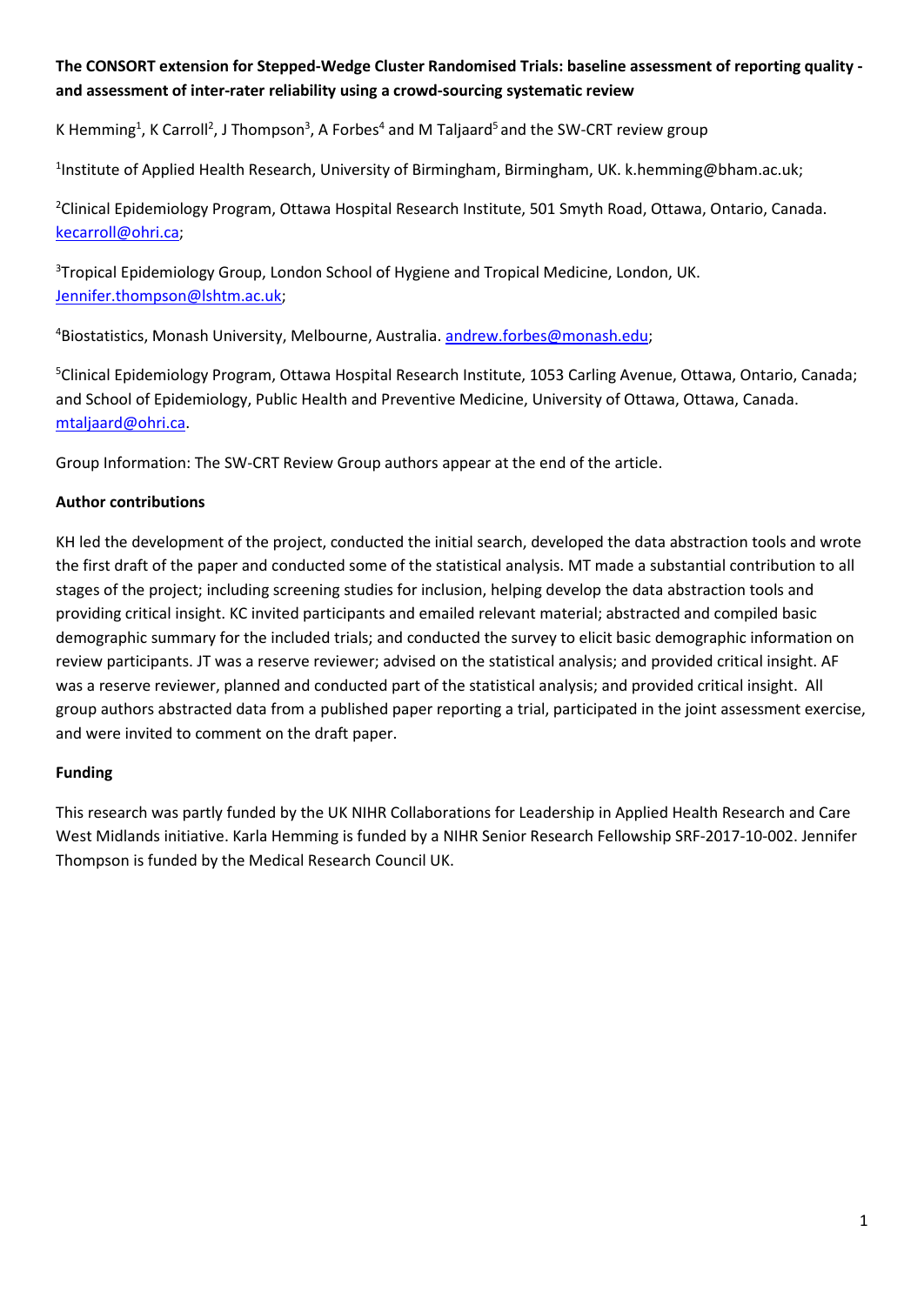#### **Summary**

The Consolidated Standards Of Reporting Trials (CONSORT) extension for the stepped-wedge cluster randomised trial (SW-CRT) is a recently published reporting guideline for SW-CRTs. We assess the quality of reporting of a recent sample of SW-CRTs according to the 26 items in the new guideline using a novel crowd sourcing methodology conducted independently and in duplicate, with random assignment, by 50 reviewers. We assessed reliability of the quality assessments, proposing this as a novel way to assess robustness of items in reporting guidelines.

Several items were well reported. Some items were very poorly reported, including several items that have unique requirements for the SW-CRT, such as the rationale for use of the design, description of the design, identification and recruitment of participants within clusters, and concealment of cluster allocation (not reported in more than 50% of the reports). Agreement across items was moderate (median percentage agreement was 76% [IQR 64 to 86]). Agreement was low for several items including the description of the trial design and why trial ended or stopped for example.

When reporting SW-CRTs authors should pay particular attention to ensure clear reporting on the exact format of the design with justification, as well as how clusters and individuals were identified for inclusion in the study, and whether this was done before or after randomisation of the clusters, which are crucial for risk of bias assessments. Some items, including why the trial ended might either not be relevant to SW-CRTs, or might be unclearly described in the statement.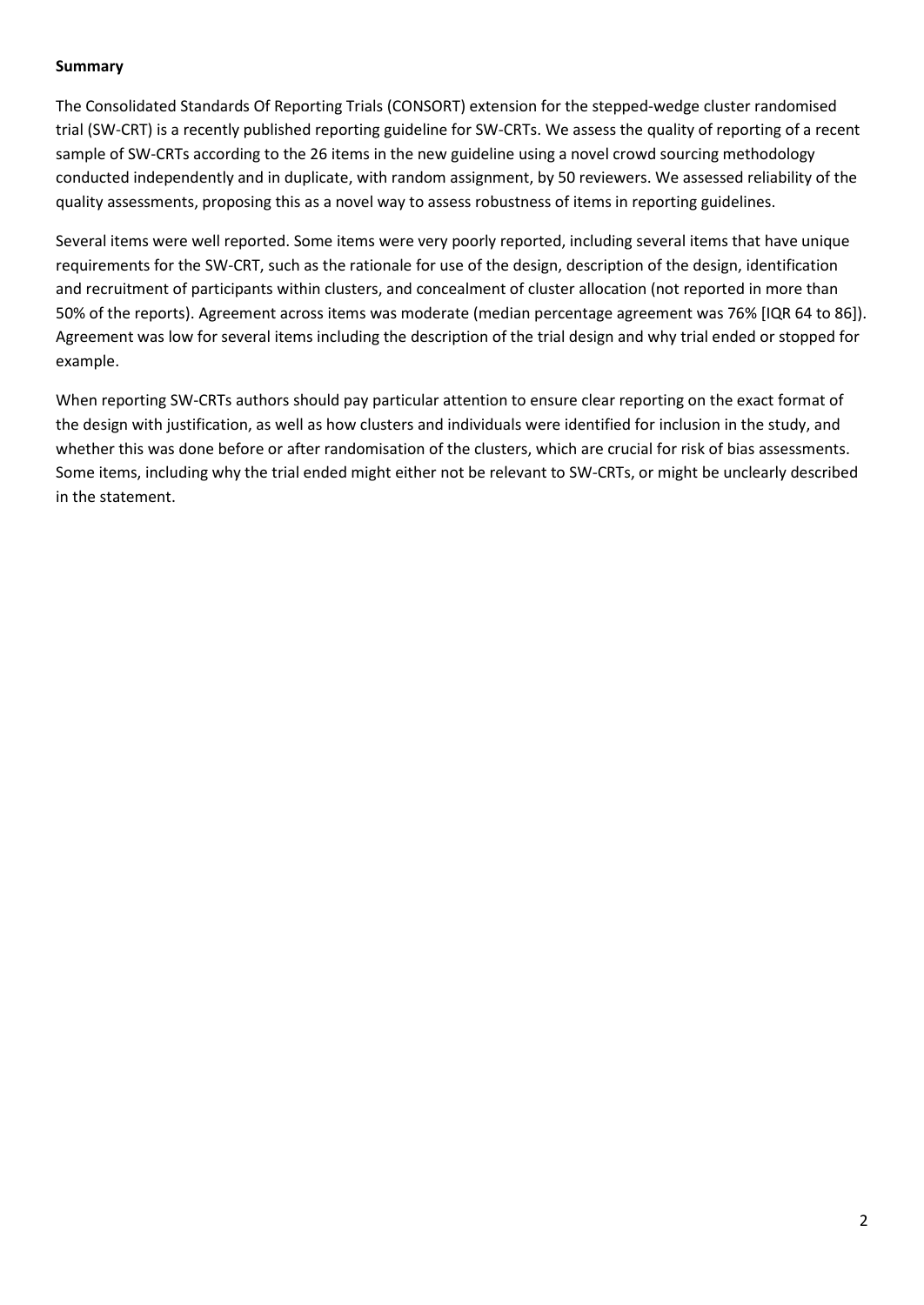#### **Introduction**

The stepped-wedge cluster randomised trial (SW-CRT) is a novel cluster randomised trial design that is particularly valuable in implementation research and becoming more commonly used [Brown 2006; Mdege 2011, Martin 2016]. It is particularly relevant for evaluating service innovations in learning healthcare organisations [Hemming 2015]. The SW-CRT involves randomisation of clusters (e.g. primary care units, wards, hospitals) to different sequences that dictate the order in which each cluster will switch to the intervention condition [Hussey and Hughes 2007]. The CONSORT (Consolidated Standards Of Reporting Trials) statement, which outlines key characteristics to be reported in a parallel arm individually randomised trial [Schulz 2010], has recently been extended to provide a reporting guideline specific to SW-CRTs (referred to as the CONSORT extension for the SW-CRT) [Hemming 2018]. Whilst the earlier CONSORT extension for cluster randomised trials provides reporting guidance for trials in which groups of individuals (clusters) are randomised [Campbell 2012], there are many differences between the SW-CRT and the parallel cluster trial.

Key design characteristic of the SW-CRT (which do not typically feature in a parallel CRT conducted at a single cross section) include whether the design repeatedly measures the same individuals [Copas 2015]; whether the study is designed with an equal number of clusters allocated to each sequence; whether the study incorporates a transition period (a time period in which the intervention is embedded into practice) [Hemming 2015]; whether participants are recruited into the study before randomisation; whether cross-sectional samples are selected for outcome assessment; and whether outcomes are ascertained for a complete enumeration of the cluster members using routinely collected data. Furthermore, the design is also susceptible to several risks of biases particular to the SW-CRT: including confounding with time [Hemming 2017]; complex within-cluster correlation patterns [Girling 2016; Hooper 2016; Kasza 2017; Thompson 2018]; the risk of within-cluster contamination [Copas 2015; Hemming 2018]; the possibility of time varying treatment effects [Davey 2015, Hemming 2017]; and risks of recruitment or selection biases [Higgins 2016; Caille 2016].

Several systematic reviews have examined the quality of reporting of SW-CRTs. These have reported lack of clarity of the design, reporting of time adjustments, and key ethical aspects such as consent and ethical oversight [Brown 2006; Mdege 2011; Martin 2016; Grayling 2017; Taljaard 2017]. Whilst only about 40 completed SW-CRTs have been identified by these reviews, there has been an exponential increase in the use of this design over the past few years with an expected further increase in the near future.

Here we report the results of a systematic review of an assessment of the quality of reporting of a recent sample of SW-CRTs according to the newly developed reporting guideline. The aims of this review were to determine the quality of reporting of a recent set of SW-CRTs according to this newly developed guideline, to flag areas that are particularly poorly reported (to encourage immediate improved reporting), and to provide a baseline assessment for future studies examining any changes over time. This assessment of quality of reporting was conducted by 50 reviewers, with random assignment, so that each assessment of quality of reporting was performed independently by two reviewers. This was followed by a discussion to resolve differences, leading to a joint assessment. Whilst not a primary aim, we also assessed the reliability of the independent assessments. Measures of reliability of the independent assessments was used to suggest potential items in the statement where the wording might be unclear.

### **Methods**

We identified a sample of recently published SW-CRT trials, which were then randomly allocated to 50 reviewers for quality assessment. We capitalised on the willingness, interest and skill set of participants (the reviewers) attending a workshop on the reporting of SW-CRTs in London, UK during November 2017. To allow for independent extraction by two reviewers per trial report, and to allow for the possibility of more participants than expected attending the workshop we sought to identify approximately 30 SW-CRT trial reports. Specific objectives were to assess agreement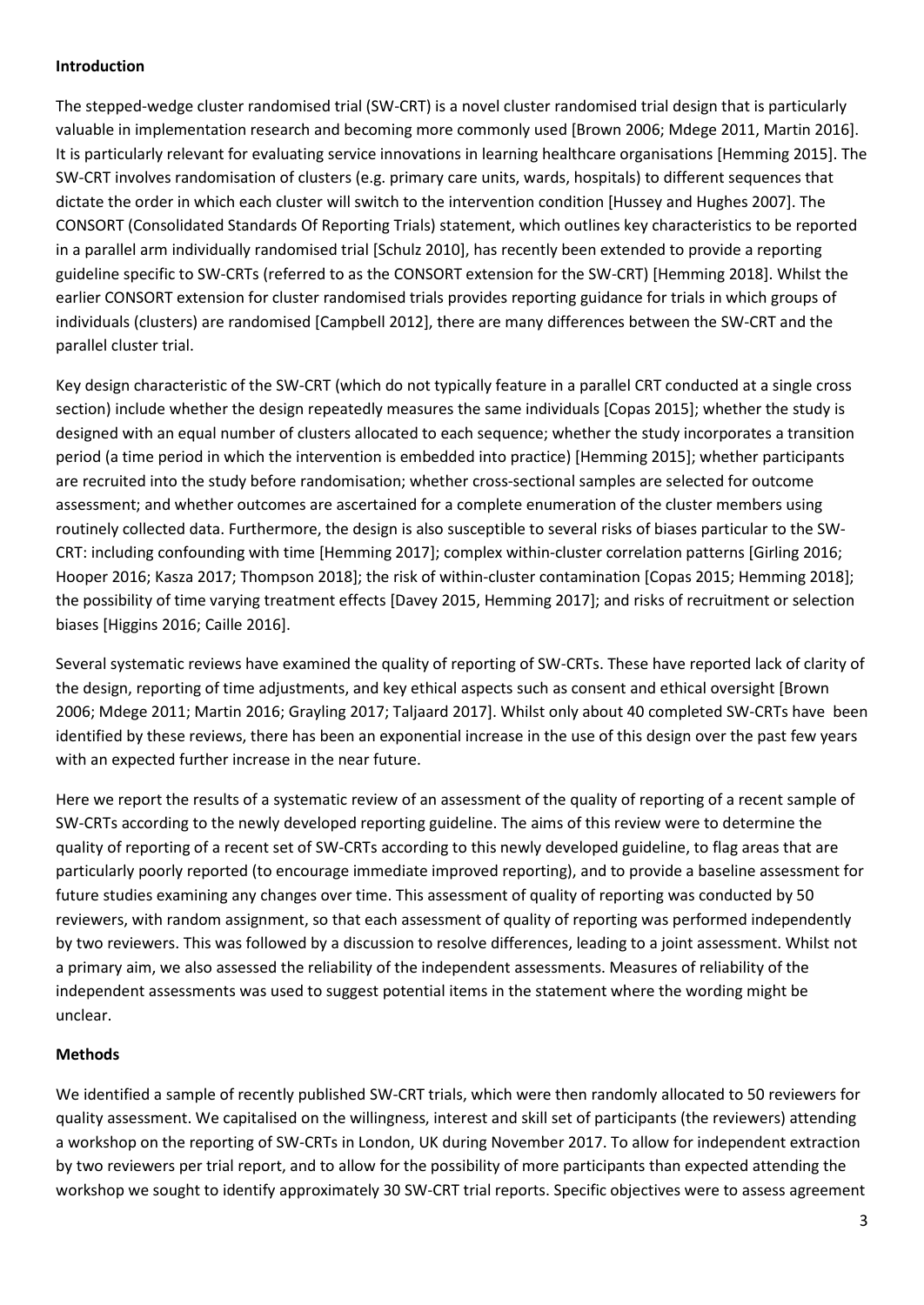between reviewers and to provide a joint assessment of the quality of reporting according to the new CONSORT extension for this trial design.

## *Scope of this review*

We included SW-CRTs with a minimum of three sequences (where a sequence is defined as a unique allocation of periods spent in the control condition followed by periods in the intervention condition). One exception was made to this criteria to include trials with two sequences and three periods, which are also considered SW-CRTs by the new reporting guideline. We included only studies comparing two treatment conditions. We did not restrict inclusion to those designs with all clusters initiating in the control condition and ending up in the intervention condition. Only studies using the cluster as the unit of randomisation were included. We included only primary reports of SW-CRTs; protocols and reports of secondary analyses of a previously reported trial were excluded. Reports had to be open access or viewable from either the University of Birmingham or University of Ottawa libraries, and published in English. Focusing on the most recently published trials helped ensure our assessment of reporting quality was current and avoided any overlap with earlier systematic reviews of SW-CRTs. A protocol for the review was not registered with PROSPERO as it was out of remit.

### *Search strategy*

We identified eligible studies in MEDLINE (accessed using PubMed) using a previously published electronic search strategy [Martin 2016, Table S1] run on the 21<sup>st</sup> November 2017 (including variations of the search terms "stepped wedge", "experimentally stated introduction", "delayed intervention"). We identified and ordered studies in descending order by date listed in Medline. To allow for exclusion of ineligible studies, titles and abstracts of the first 50 studies were identified. The title and abstracts of these 50 studies were screened independently by two authors (KH and MT). Those found not to meet the eligibility criteria were excluded. Any differences were resolved by discussion. Those studies not meeting the eligibility criteria were excluded. For the remaining studies, full copies of the trial reports were then obtained and assessed against the inclusion criteria.

### *Data abstraction process*

Data abstraction was undertaken by delegates attending a workshop in London on the reporting of SW-CRTs on 30 November 2017. The workshop was run as part of an annual methodological meeting (including workshops and short invited and contributed talks) on current developments in cluster randomised and stepped-wedge trials. The workshop was a low cost (£50) event with open attendance, but for which pre-registration was necessary.

In preparation for the event we invited all registered delegates to participate in the review. Participants were informed that attending the workshop would require undertaking a small amount of work in advance and during the event, with an invitation to contribute to the resulting manuscript as a group author. Anyone not wishing to participate in the development of the paper was invited to opt out (by 24 November), and any collected data would be excluded should the participant so wish. Participants were also informed that data on inter-rater reliability as well as the quality of reporting would be anonymously evaluated. Participants were free to not participate in this activity whilst still attending the meeting.

Participants not opting out were randomly allocated to one of the trial reports using computer-generated numbers, so that two participants were allocated to each study. One week in advance of the meeting, a full PDF copy of their allocated study was e-mailed to each participant. Participants were asked to independently assess the quality of reporting according to the 26 items in the newly proposed CONSORT extension for SW-CRTs (using a simple tool provided Appendix 1). Participants were kept blind to the other allocated assessor of the same report until the morning of the workshop. Participants were requested to bring a hard copy of the completed quality of reporting assessment tool with them to the workshop.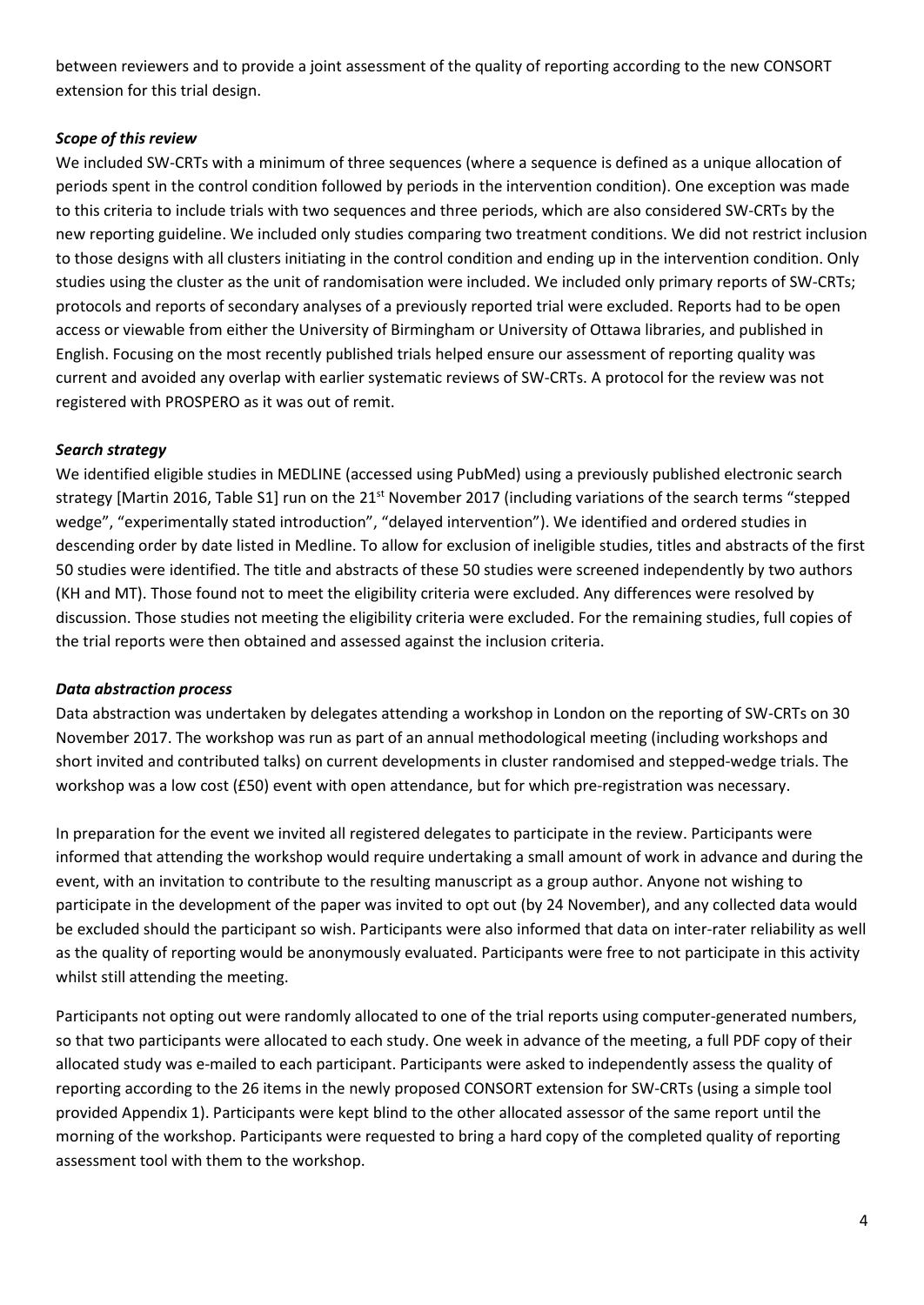At the beginning of the workshop participants listened to a 30-minute presentation (by KH and MT) summarising the most salient points of the new reporting guideline. After this, the two participants assigned to each trial report met for a 30 minute period, discussed any discrepancies and reached a consensus for each of the 26 quality assessment items (hereafter called the joint assessment). Two facilitators (KH and MT) provided advice on any issues of clarity. At the end of the workshop, participants submitted their completed independent assessments (which they were asked not to change during the joint assessment process) and joint assessments. Data were therefore abstracted independently and in duplicate for each trial report.

#### *Data abstracted*

For each item, participant reviewers were provided with the wording of the checklist item and asked to assess whether the item was reported in their assigned study (Appendix 1). Reviewers were asked to assess the quality of reporting for each of the 26 items according to a four-point scale (clearly reported in full / clearly but partially reported / unclearly reported / not reported). However, feedback from reviewers following the independent assessment indicated the need for a "not applicable" response in the scale. As a consequence, the response scale was changed to a five-point scale with the addition of "not applicable" for the joint assessment. All reviewers completing the joint assessment were made aware of this change of scale. Some independent assessments also independently decided to add a "not applicable" option; whereas others did not. Several of the 26 items have two or three sub-items, leading to a total of 40 items undergoing assessment. The data were abstracted and entered into an Excel database by one person (KH).

### *Statistical analysis*

First, we described for each item, the reliability of the quality assessment using percentage agreement (*within item across pairs*) and the Gwet A1 statistic [Gwet 2013] using the *kappaetc* command in Stata 14, chosen because the study design was of reviewers nested within articles. Percentage agreements were compared using the four-point scale, and by dichotomising the four-point scale into a two-point scale (clearly reported including clearly reported in full or clearly but partially reported versus not clearly reported which includes unclearly reported or not reported). Independent reviews were excluded from the assessments of reliability if only one of the pair submitted their independent assessments (n=3). Any individual level items which were missing in either one or both independent assessments were also excluded (numbers included provided in tables), as were any assessments of not applicable because this was not included in the independent assessment tool. Items with low agreement might be considered to be items that are less clearly described in the statement than those with higher agreement.

We then described the joint assessment based on the consensus achieved between the reviewer pairs of reporting quality for all 26 items, along with the average number of items clearly reported for each report (or assessed as not applicable). Here, items assessed as not applicable were counted as clearly reported as all reviewers were aware of the inclusion of the category not applicable at the joint assessment stage and because this was deemed the best way not to penalise the assessment of quality of reporting when items were deemed not applicable. Any item assessments missing from the joint assessments were excluded (10 out of a total of 1000 possible assessments).

Finally, for completeness we describe for paper and each pair of reviewers the percentage agreement across items (*within pair across items*) and the corresponding measure of reliability (again excluding any assessments of not applicable, missing independent assessments and missing individual item assessments). Reviewer pairs with very low (or very high) agreement might indicate reviewers with low (or high) expertise or papers that are clearly (or unclearly) reported. Alongside this, we report the joint assessment of quality of reporting for each study.

#### **Results**

### *Identified studies*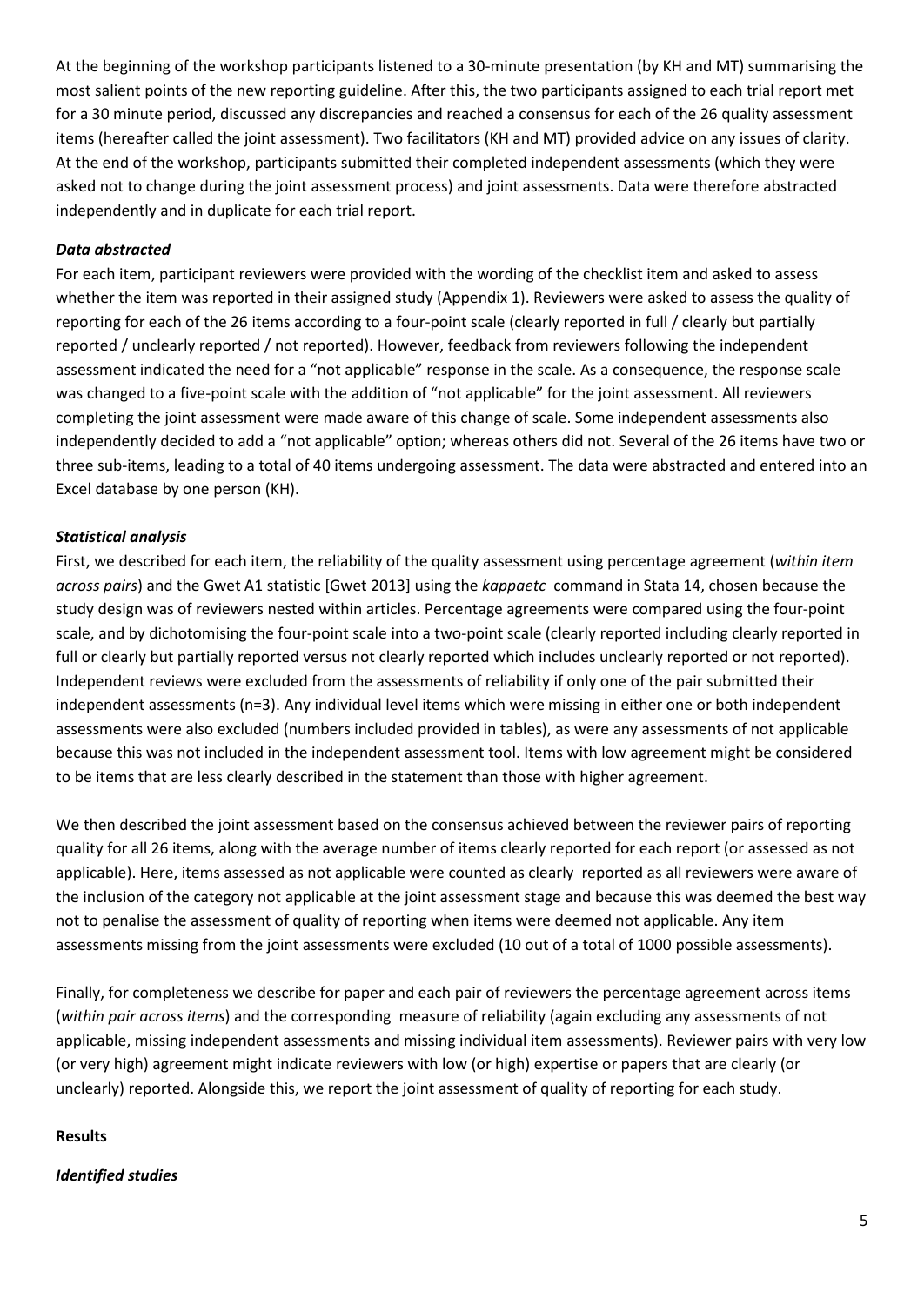The initial search identified 437 potential articles for inclusion (Figure 1). The most recently published 50 of these were screened in duplicate. Of these 50 studies, 7 were excluded because they were not randomised; 7 because they were protocols and not full reports; 4 because they were individually randomised; 3 because they reported a secondary analysis; 1 because it was a methods paper; and an additional two because they were not accessible. Of these exclusions, two were excluded in the full paper screen (one secondary analysis; and one because it did not clearly randomise clusters); and the others were excluded on the abstract screen. This therefore meant a total of 24 studies were excluded; leaving 26 for inclusion. One study was later identified as not meeting the inclusion criteria by a reviewer and so was also excluded (individually randomised); leaving 25 trial reports for inclusion in the analysis. A description of the 25 studies is provided in Table 1.

## *Participant reviewers*

A total of 53 participants registered for the workshop. Of these, three participants (AF, JT and group author JM who were all participants of the Delphi group in the development of the extension statement) were asked to be reserve reviewers. Of the remaining 50 participants four dropped out (one dropped out before the day, one was a duplicate registration and two did not attend on the day). One participant on the waiting list to attend the workshop was invited to attend to replace the participant who dropped-out before the event.

The three participants invited to act as reserves all attended the event and each acted as a replacement for the three participants who did not attend the workshop (two of these provided an independent assessment for their subsequently allocated paper, one of which was done un-blinded to the other reviewers assessment). At the end of the event, 47 independent assessments were provided some of which included missing items (two of the invited participants did not return their independent assessment at the end of the workshop) and we received 25 completed joint assessments on 25 trials.

The participants were mainly from the UK (84%); the majority worked in University settings (72%); and most were statisticians although a number were clinicians (18%) spanning a range of career levels; with most having being involved some way in a stepped-wedge trial and a small number having participated in development of CONSORT statements (Supplementary Table S1).

## *Reliability of quality assessments*

Some items showed very high agreement (observer percentage agreement) across the independent assessments, *within items and across reviewer pairs* (Table 2; Supplementary Figure S1). For example, reviewers were in agreement 100% of the time as to whether the title was clearly reported (Item 1a). Reviewers were also very often in agreement for the reporting of Item 5 (Interventions); Item 10c (Consent); Item 23 (Trial registration); Item 24 (Protocol) and item 26 (Funding). Some items showed particularly poor agreement across independent assessments. These included Item 3a (trial design); item 8b (Type of randomisation); Item 11b (If relevant, description of the similarity of the treatments); item 13a (Flow diagram); Item 14b (Why the trial ended) and Item 22 (Interpretation) all in agreement less than 60% of the time. Over all 26 items the median percentage agreement was 53% ([IQR: 43- 64]) and the median Gwet's A1 statistic was 0.41 (IQR 0.29-0.55) when comparing agreement across the four possible assessment categories. Median agreement increased to 76% [IQR: 67-86] when the comparison was made across a two point scale. The median Gwet's A1 statistic across all items on the two point score was 0.72 [IQR: 0.59 to 0.90]. As expected, reliability was higher on the two point scale compared to the four point scale.

## *Quality of reporting of SW CONSORT items in the 25 trial reports based on the joint assessment of reviewers*

There was variability among trial reports in the quality of reporting (Table 3; Supplementary Figure S2), with the median number of items reported (clearly or partially) was 28 [IQR: 23 to 30] of a total of 40 separate items. Several items were assessed as being well reported in the joint assessment. These included Item 1b (structured summary); Item 4a (eligibility criteria) and Item 4b (setting and locations where data were collected); Item 5 (description of intervention and control conditions); Item 6a (outcomes); Item 15 (baseline table); Item 17a (results); Item 25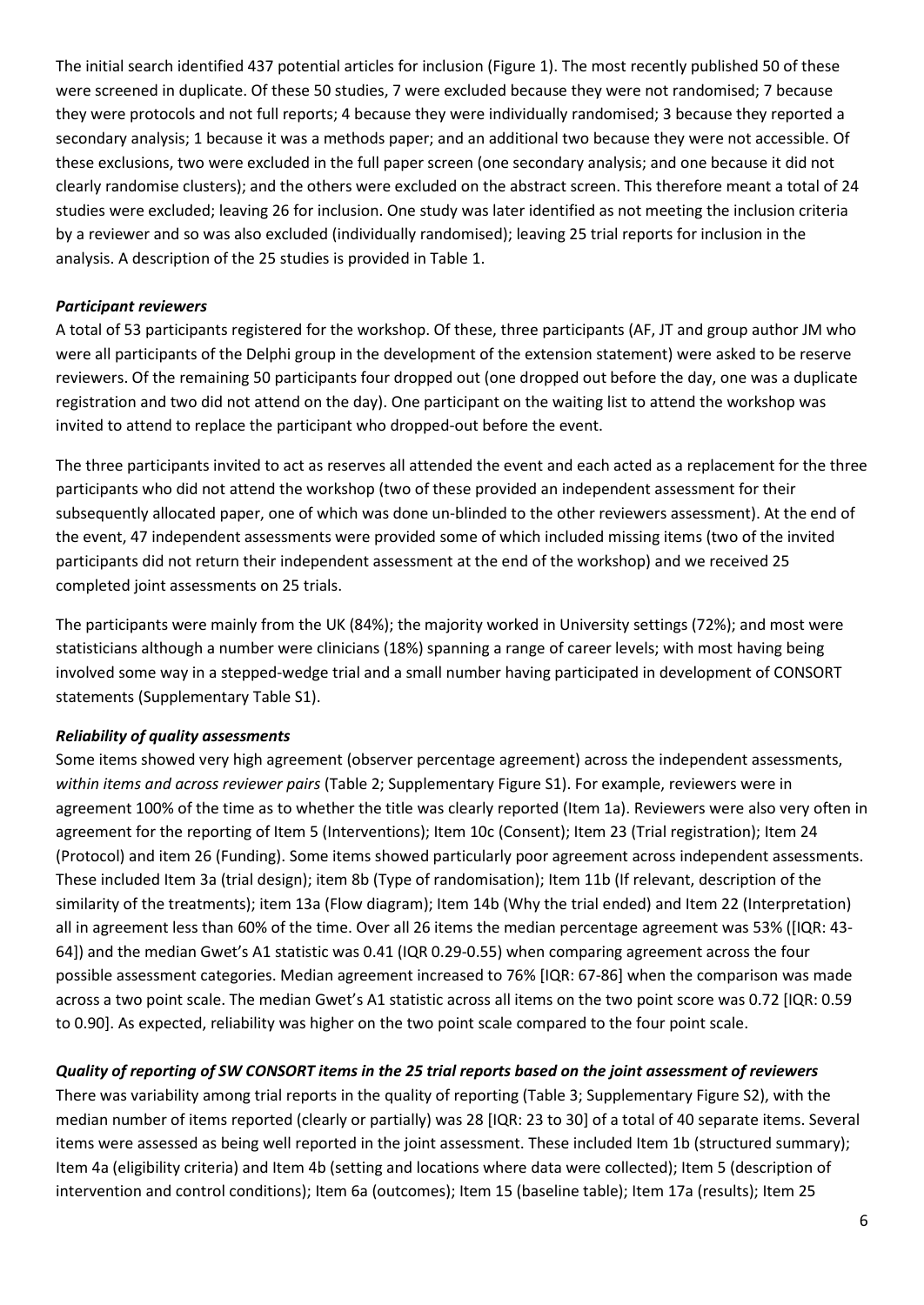(sources of funding and other support, role of funder); and Item 26 (whether the study was approved by a research ethics committee); all clearly reported more than 80% of the time.

Other items were poorly reported. In particular, the following items were clearly reported less than 50% of the time (in order of appearance in the statement): Item 2a (rationale and justification for the trial design); Item 3a (description of trial design); Item 3b (important changes to methods after trial commencement); Item 6b (any changes to trial outcomes after the trial commenced); Item 11a (blinding); Item 19 (Important harms); Item 21 (generalisability); and Item 24 (where the full trial protocol can be accessed, if available). All items involving randomisation were also poorly reported. This included Item 8a (methods used to generate the random allocation); Item 8b (type of randomisation); Item 9 (specification that allocation was based on the clusters; description of any methods used to conceal the allocation from the clusters until after recruitment); Item 10a (who generated the randomisation); and Item 10b (mechanism by which individual participants were included in the trial (such as complete enumeration, random sampling)).

## *Quality of reporting for each paper and reliability within pairs of reviewers*

Making comparisons *within reviewer pairs and across items*, the percentage agreement (on a two-point scale) across all items ranged between 38% (reviewer pair 9) and 83% (reviewer pair 22). The median Gwet's A1 statistic across all pairs was 0.42 [IQR: 0.36 to 0.51]. (Supplementary Table S2) The median number of items (out of the total of 40 subitems) assessed as being clearly reported was similar between the independent assessments (median [IQR] are 26 [IQR 21 to 29] not shown in tables) and 28 [IQR 23 to 30] for the joint assessments - see above.

## **Discussion**

## *Principal findings*

We have reported, using an innovative review approach capitalising on the interests and expertise of delegates at a workshop, an assessment of quality of reporting of SW-CRTs according to the new extension of the CONSORT statement for this trial design. Perhaps unsurprisingly we have identified sub-optimal reporting. Items particularly poorly reported were those items detailing the justification and design of the study and information on the method of randomisation, including the method of recruitment and allocation of clusters and participants. Some items with low reporting are specific to the SW-CRT (such as justification of the design); others are not specific and include such things as identification of the trial protocol. Two items, Item 11b (description of the similarity of the treatments) and Item 14b (why the trial ended or stopped) might not be relevant to many SW-CRTs despite their inclusion in the updated statement.

### *Implications*

Clear reporting of who recruited or identified participants and whether or not such individuals were blind to allocation is important so readers can determine the risks for recruitment and selection biases [Higgins 2016; Caille 2016]. We identified that a description of any methods used to conceal the allocation from the clusters until after recruitment was poorly reported, as was the mechanism by which individual participants were included in clusters for the purposes of the trial (such as complete enumeration or random sampling; continuous recruitment or ascertainment, or recruitment at a fixed point in time), including who recruited or identified participants [Copas 2015; Hemming 2018]. In parallel cluster trials, it has recently been proposed that trials should report a timeline diagram to allow clear identification of the timing of randomisation with respect to recruitment of clusters and participants [Caille 2016]. Whether such a diagram could be modified for the SW-CRT remains to be investigated.

We also identified suboptimal reporting of the format of the design and justification for use of the SW-CRT. Clear reporting of the exact form of the design is necessary to determine whether the appropriate sample size and analysis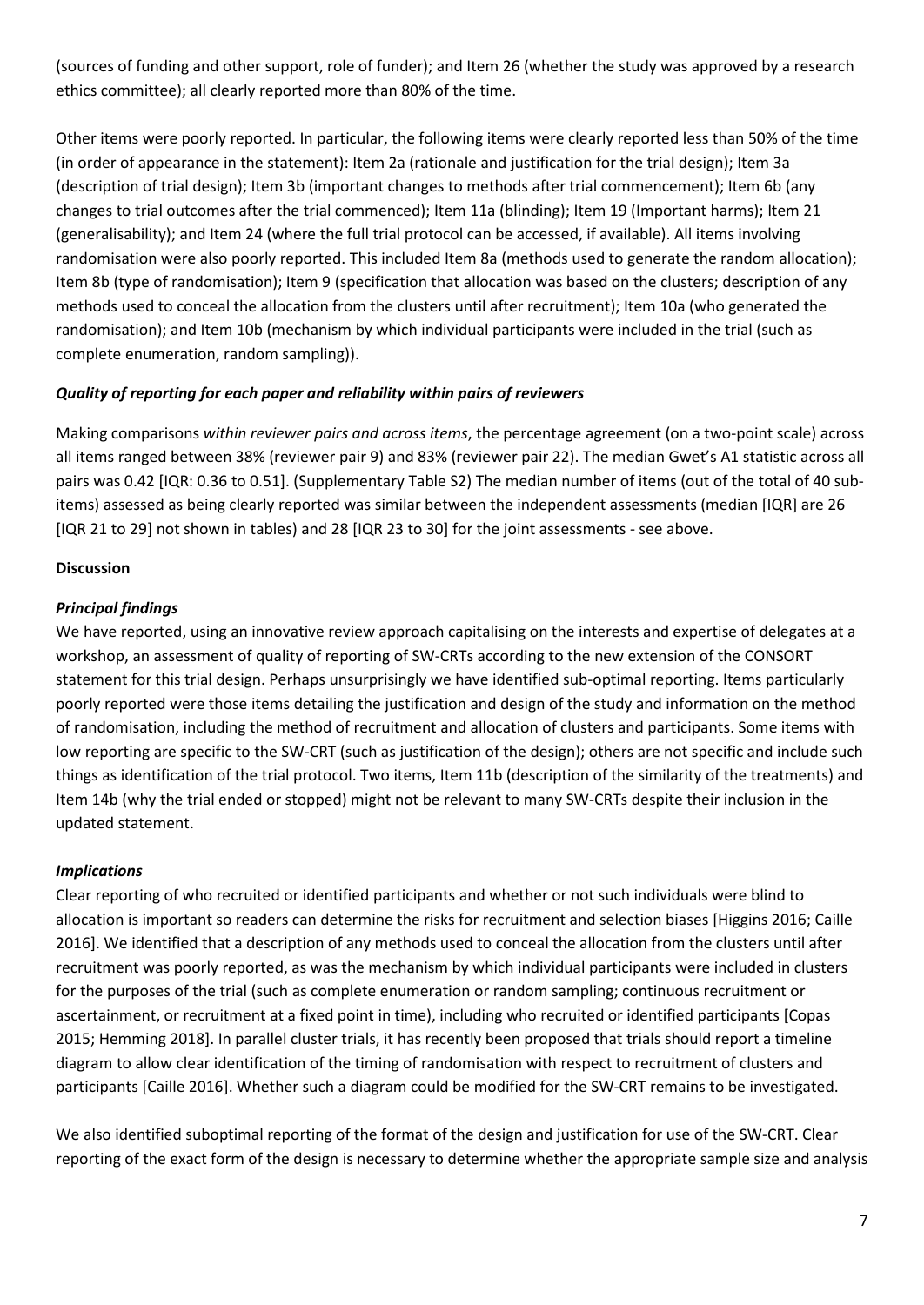methods have been used [Hooper 2016]. Clear reporting of the justification for use of the design is important to determine if the study is ethically appropriate [Hemming 2017b].

Whilst some basic items were well reported, such as the title, sources of funding, and ethics review, a substantial minority of reports failed to report these essential details and many failed to report where the full trial protocol can be assessed. We identified that 32% of this very recent sample of SW-CRTs did not report trial registration clearly. Trial registration is known to increase transparency of reporting of primary outcomes and will deter against selective reporting [Mathieu 2009; Killeen 2014; Azar 2015]. Related to this, an earlier in-depth review of the quality of reporting of the ethical conduct and reporting of SW-CRTs identified poor reporting and identification of the research participant, informed consent and ethical review [Taljaard 2017]. In light of this, when the CONSORT extension for the SW-CRT was developed it introduced an extra item to encourage transparent reporting of ethical review. This review echoes previous findings and highlights how a significant minority of SW-CRTs fail to report any ethical review processes or provide details of the trial protocol; despite these being endorsed by the International Committee of Medical Journal Editors. These findings might indicate a misconception that SW-CRTs are different to conventional trials and do not need to be reported conducted with similar standards.

### *What is already known*

The CONSORT statement describes a minimum set of items that should be reported in any clinical trial to ensure transparent reporting. Without transparent reporting the validity of the methods and the results cannot be assessed and this can have wide ranging medical implications [Rennie 2001]. Studies published in endorsing journals are more likely to report this minimum set of items than those that do not [Turner 2012]; and reviews have suggested an increase in quality of reporting post publication of reporting guidelines [Ivers 2011; Chan 2017].

There have been several reviews of the quality of reporting of SW-CRTs. Early reviews however did not assess quality of reporting against the CONSORT items [Beard 2015]; other reviews, whilst assessing reporting against the CONSORT extension for cluster randomised trials, gave in-depth reviews, for example assessing quality of reporting of sample size [Martin 2016] or analysis items only [Davey 2015]. Reviews assessing quality of reporting against all of the items in the CONSORT extension for cluster trials have demonstrated, not surprisingly, sub-optimal reporting [Grayling 2017]. This sub-optimality might be explained partly by the necessary inclusion of older trials (to avoid an overly small sample size) and the lack of relevance or coherence of items written with an individually randomised or parallel cluster trial in mind.

## *Strengths and limitations*

This methodological review used a novel approach to data abstraction, capitalising on the interest and willingness of a group of methodologists attending a small conference to undertake quality assessments. The number of articles reviewed was small (25) but represents a substantial proportion of the total number of stepped-wedge trials undertaken to date (40 completed trial reports up to February 2015) [Grayling 2017]. Furthermore, the date range was selected to be mutually exclusive with other recent methodological reviews [Martin 2016; Grayling 2017]. Being the most recent year at the time of the review, our results reflect current reporting practices. There was some variation across reviewers in degrees of expertise and knowledge of the design, but all participants were given a short briefing via the introductory presentation. Reports were randomly allocated to the reviewers and data were abstracted independently to the other reviewers and then in duplicate. One important limitation is that participants were asked to assess quality of reporting on a four-point scale for their independent assessment; this was changed to a five-point scale by adding the category "not applicable" for the joint assessment. On the four-point scale agreement was low; when agreement was considered on a two-point scale (i.e. reported partially or fully vs. not reported or unclearly reported) agreement improved. However, even on this two-point scale agreement was poor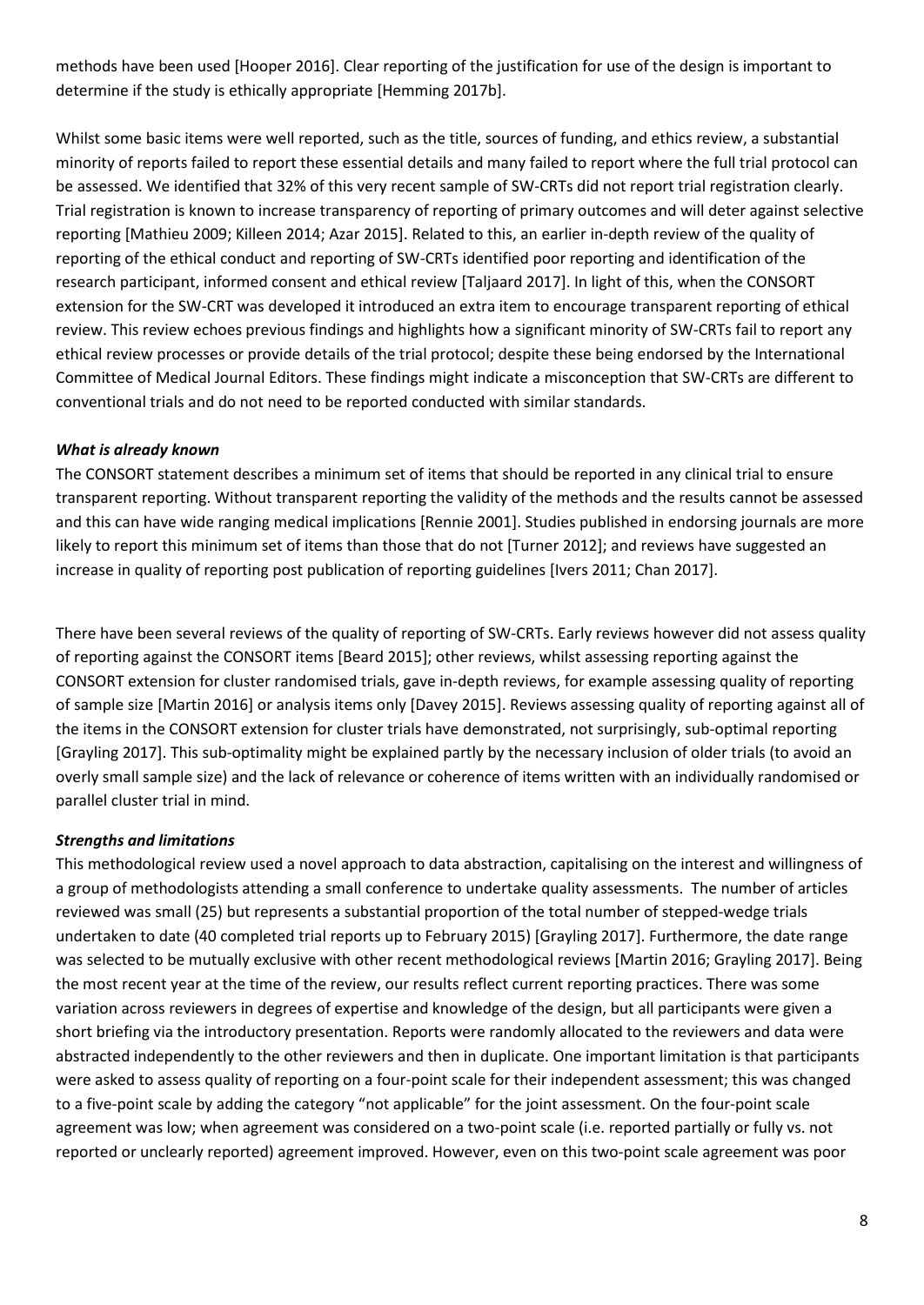for some items. Items with low agreement might be less clearly worded in the trial reports than items with higher agreement.

Whilst this review did not set out to explicitly identify items with unclear wording, some of our results might be suggestive of items with insufficient wording clarity. Any future revisions of the CONSORT statement for SW-CRTs might pay particular attention therefore to the wording and relevance of Items 11b (If relevant, description of the similarity of treatments) and 14b (Why the trial ended or was stopped). Any robust attempt to study the clarity of the wording of CONSORT items would ideally be pre-planned, and include a range of diverse stakeholders (trialists, principal investigators, clinicians etc.) and likely include a qualitative assessment as well as a quantitative assessment of agreement.

We also observed variability in agreements within pairs, with some pairs of reviewers consistently agreeing across items and other pairs of reviewers mostly disagreeing across items. Agreement may have been improved with additional training of assessors (there was no association between quality of the study report as assessed by the joint assessment and level of agreement of independent assessments – Table S2).

## **Conclusions**

The CONSORT extension for SW-CRTs provides specific and tailored guidance for the reporting of SW-CRTs. Clear reporting is crucial to allow assessment of the risks of bias and transparent interpretation of the results of studies. Whilst this review echoes the findings of many other assessments of reporting reviews, that reporting needs to be improved, we provide clear guidance of items which require particular attention as they are frequently poorly reported. Of note, researchers should pay careful attention to the reporting of how clusters and participants are recruited or sampled; and whether this was done without knowledge of the randomised allocation. Exactly how the design, results and interpretation of a SW-CRT should be reported is different to that of individually randomised and parallel cluster trials. Any future updates of the CONSORT extension for SW-CRTs should pay careful attention to the wording and relevance of items with low agreement between reviewers, including why the trial stopped, which may not be relevant to many SW-CRTs. Future developments of guidelines for reporting might assess reliability before publication and as a final stage in the development of the reporting guideline.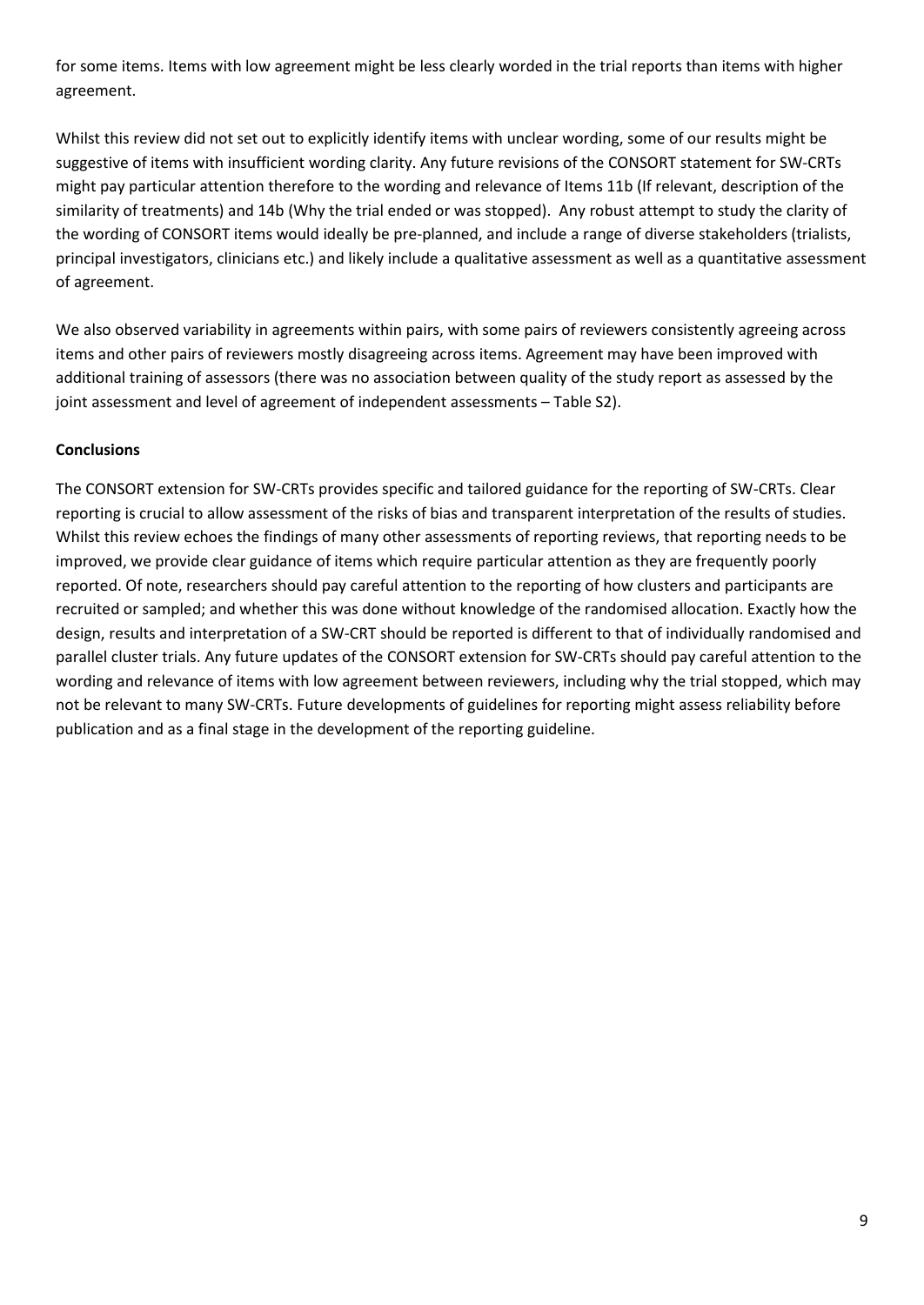#### **SW-CRT review group authors:**

Susan J Dutton Oxford Clinical Trials Unit, Centre for Statistics in Medicine, University of Oxford [susan.dutton@csm.ox.ac.uk;](mailto:susan.dutton@csm.ox.ac.uk) Vichithranie Madurasinghe Queen Marys University of London [v.madurasinghe@qmul.ac.uk;](mailto:v.madurasinghe@qmul.ac.uk) Katy Morgan London School of Hygiene and Tropical Medicine [katy.morgan@lshtm.ac.uk;](mailto:katy.morgan@lshtm.ac.uk) Beth Stuart University of Southampton [bls1@soton.ac.uk;](mailto:bls1@soton.ac.uk) Katherine Fielding London School of Hygiene and Tropical Medicin[e katherine.fielding@lshtm.ac.uk;](mailto:katherine.fielding@lshtm.ac.uk) Victoria Cornelius Imperial College London [v.cornelius@imperial.ac.uk;](mailto:v.cornelius@imperial.ac.uk) Elizabeth L. Turner Duke University [liz.turner@duke.edu;](mailto:liz.turner@duke.edu) Richard Hooper Queen Marys University of London [r.l.hooper@qmul.ac.uk;](mailto:r.l.hooper@qmul.ac.uk) Bruno Giraudeau Université de Tours, Université de Nantes, INSERM, SPHERE U1246, Tours, France [bruno.giraudeau@univ-tours.fr;](mailto:bruno.giraudeau@univ-tours.fr) Paul T. Seed King's College Londo[n paul.seed@kcl.ac.uk;](mailto:paul.seed@kcl.ac.uk) Alecia Nickless University of Oxford [alecia.nickless@phc.ox.ac.uk;](mailto:alecia.nickless@phc.ox.ac.uk) Michael Grayling Medical Research Council Biostatistics Unit [mjg211@cam.ac.uk;](mailto:mjg211@cam.ac.uk) Mélanie Pragu Bordeaux University, Inria, Inserm U1219, Franc[e melanie.prague@inria.fr;](mailto:melanie.prague@inria.fr) Sally Kerry Queen Marys University of London [s.m.kerry@qmul.ac.uk;](mailto:s.m.kerry@qmul.ac.uk) Lauren Bell London School of Hygiene and Tropical Medicine [Lauren.Bell@lshtm.ac.uk;](mailto:Lauren.Bell@lshtm.ac.uk) Eila Watson Oxford Brookes University [ewatson@brookes.ac.uk;](mailto:ewatson@brookes.ac.uk) Rafael Gafoor King's College Londo[n rafael.gafoor@kcl.ac.uk;](mailto:rafael.gafoor@kcl.ac.uk) Nadine Marlin Queen Marys University of London [n.marlin@qmul.ac.uk;](mailto:n.marlin@qmul.ac.uk) Emel Yorganci King's College London Cicely Saunders Institute [emel.yorganci@kcl.ac.uk;](mailto:emel.yorganci@kcl.ac.uk) Lesley Smith Oxford Brookes University [lesleysmith@brookes.ac.uk;](mailto:lesleysmith@brookes.ac.uk) Murielle Mbekwe INSERM U1246, Tours, France [muriellembekwe@yahoo.fr;](mailto:muriellembekwe@yahoo.fr) Steven Teerenstra Radboud University Nijmege[n z824116@umcn.nl;](mailto:z824116@umcn.nl) Claire Chan Queen Marys University of London [c.l.chan@qmul.ac.uk;](mailto:c.l.chan@qmul.ac.uk) Mirjam Moerbeek Utrecht University [m.moerbeek@uu.nl;](mailto:m.moerbeek@uu.nl) Pamela Jacobsen King's College Londo[n pamela.jacobsen@kcl.ac.uk;](mailto:pamela.jacobsen@kcl.ac.uk) Simon Bond Cambridge Clinical trials Uni[t simon.bond@addenbrookes.nhs.uk;](mailto:simon.bond@addenbrookes.nhs.uk) Ben Jones Plymouth University [ben.jones@plymouth.ac.uk;](mailto:ben.jones@plymouth.ac.uk) John Preisser University of North Carolina, USA [jpreisse@bios.unc.edu;](mailto:jpreisse@bios.unc.edu) Mona Kanaan University of York [mona.kanaan@york.ac.uk;](mailto:mona.kanaan@york.ac.uk) Catherine Hewitt University of Yor[k catherine.hewitt@york.ac.uk;](mailto:catherine.hewitt@york.ac.uk) Christina Easter; University of Birmingham C.L.Easter@bham.ac.uk; Tracy Pellatt-Higgins University of Kent [t.pellatt-higgins@kent.ac.uk;](mailto:t.pellatt-higgins@kent.ac.uk) Laura Pankhurst NHS Blood and Transplant [laura.pankhurst@nhsbt.nhs.uk;](mailto:laura.pankhurst@nhsbt.nhs.uk) Schadrac C. Agbla London School of Hygiene and Tropical Medicin[e schadrac.agbla@lshtm.ac.uk;](mailto:schadrac.agbla@lshtm.ac.uk) Sandra Eldridge Queen Marys University of London [s.eldridge@qmul.ac.uk;](mailto:s.eldridge@qmul.ac.uk) Robin G. Lerner University of Oxfor[d robin.lerner@ndorms.ox.ac.uk;](mailto:robin.lerner@ndorms.ox.ac.uk) Clémence Leyrat Department of Medical Statistics, London School of Hygiene and Tropical Medicine [clemence.leyrat@lshtm.ac.uk;](mailto:clemence.leyrat@lshtm.ac.uk) Mark Pilling University of Cambridge [mark.pilling@medschl.cam.ac.uk;](mailto:mark.pilling@medschl.cam.ac.uk) Julia R. Forman King's College London [julia.forman@kcl.ac.uk;](mailto:julia.forman@kcl.ac.uk) Indrani Bhattacharya ICR-CTSU [indrani.bhattacharya@icr.ac.uk;](mailto:indrani.bhattacharya@icr.ac.uk) Nicholas Magill King's College London [nicholas.magill@kcl.ac.uk;](mailto:nicholas.magill@kcl.ac.uk) Jane Candlish University of Sheffield jane.candlish@sheffield.ac.uk; Cliona McDowell NICT[U cliona.mcdowell@nictu.hscni.net;](mailto:cliona.mcdowell@nictu.hscni.net) James Martin Birmingham University [J.T.Martin@bham.ac.uk;](mailto:J.T.Martin@bham.ac.uk) Caroline Kristunas University of Leicester [cak21@le.ac.uk;](mailto:cak21@le.ac.uk) Elizabeth Allen London School of Hygiene and Tropical Medicin[e elizabeth.allen@lshtm.ac.uk;](mailto:elizabeth.allen@lshtm.ac.uk) Nadine Seward London School of Hygiene and Tropical Medicine [nadine.seward@lshtm.ac.uk;](mailto:nadine.seward@lshtm.ac.uk) Elaine Nicholls Keele University [e.nicholls@keele.ac.uk;](mailto:e.nicholls@keele.ac.uk)

Bryony Dean Franklin, School of Pharmacy, University College of Londo[n bryony.deanfranklin@ucl.ac.uk;](mailto:bryony.deanfranklin@ucl.ac.uk)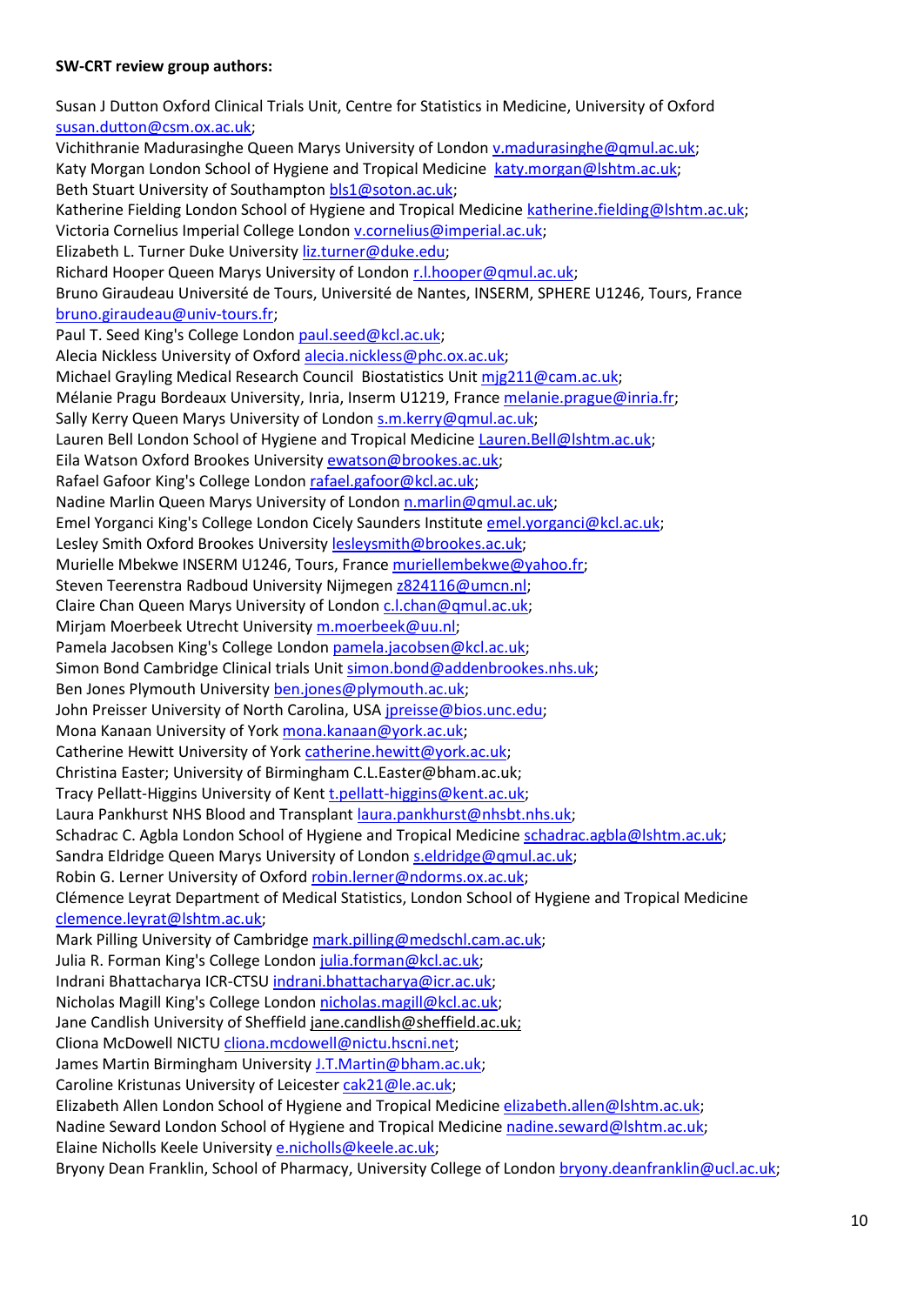# **Table1**. **Characteristics of the included stepped-wedge cluster randomized trial study reports**

| <b>Characteristic</b>                  | Frequency (%)<br>$N = 25$ reports in |
|----------------------------------------|--------------------------------------|
| <b>Publication year</b>                | total                                |
| 2017                                   | 13 (52%)                             |
| 2016                                   | 12 (48%)                             |
| <b>Journal Impact Factor</b>           |                                      |
| Median (IQR)                           | $2.8$ [2.1-9.8]                      |
| <b>Country of study</b>                |                                      |
| High income country                    |                                      |
| UK or Ireland                          | 5 (20%)                              |
| Netherlands                            | 5 (20%)                              |
| Canada or US                           | 3(12%)                               |
| Australia                              | 2(8%)                                |
| Other                                  | 3(12%)                               |
| Low income country                     | 5 (20%)                              |
| Middle income country                  | 1 (4%)                               |
| Multiple countries of different levels | 1 (4%)                               |
| <b>Type of setting</b>                 |                                      |
| Health-care                            | 20 (80%)                             |
| Non health-care                        | 5 (20%)                              |
| <b>Type of clusters</b>                |                                      |
| General practice                       | 3(12%)                               |
| Hospital/Ward/Specialities             | 9 (36%)                              |
| <b>Nursing homes</b>                   | 2(8%)                                |
| Other cluster in health setting        | 3(12%)                               |
| Geographical unit                      | 5 (20%)                              |
| Other / Unclear                        | 3(12%)                               |
| <b>Number of sequences</b>             |                                      |
| Three                                  | 5 (20%)                              |
| Four                                   | 6(24%)                               |
| Five                                   | 2(8%)                                |
| Six or more                            | 11 (44%)                             |
| Unclear                                | 1(4%)                                |
| Median (IQR)                           | $5(4-8)$                             |
| <b>Number of clusters</b>              |                                      |
| <b>Three</b>                           | 1(4%)                                |
| Four                                   | 4 (16%)                              |
| $Five-Ten$                             | 5 (20%)                              |
| Eleven - Fifteen                       | 5 (20%)                              |
| <b>Greater than Fifteen</b>            | 10 (40%)                             |
| Median (IQR)                           | 13 [6-20]                            |

IQR: interquartile range.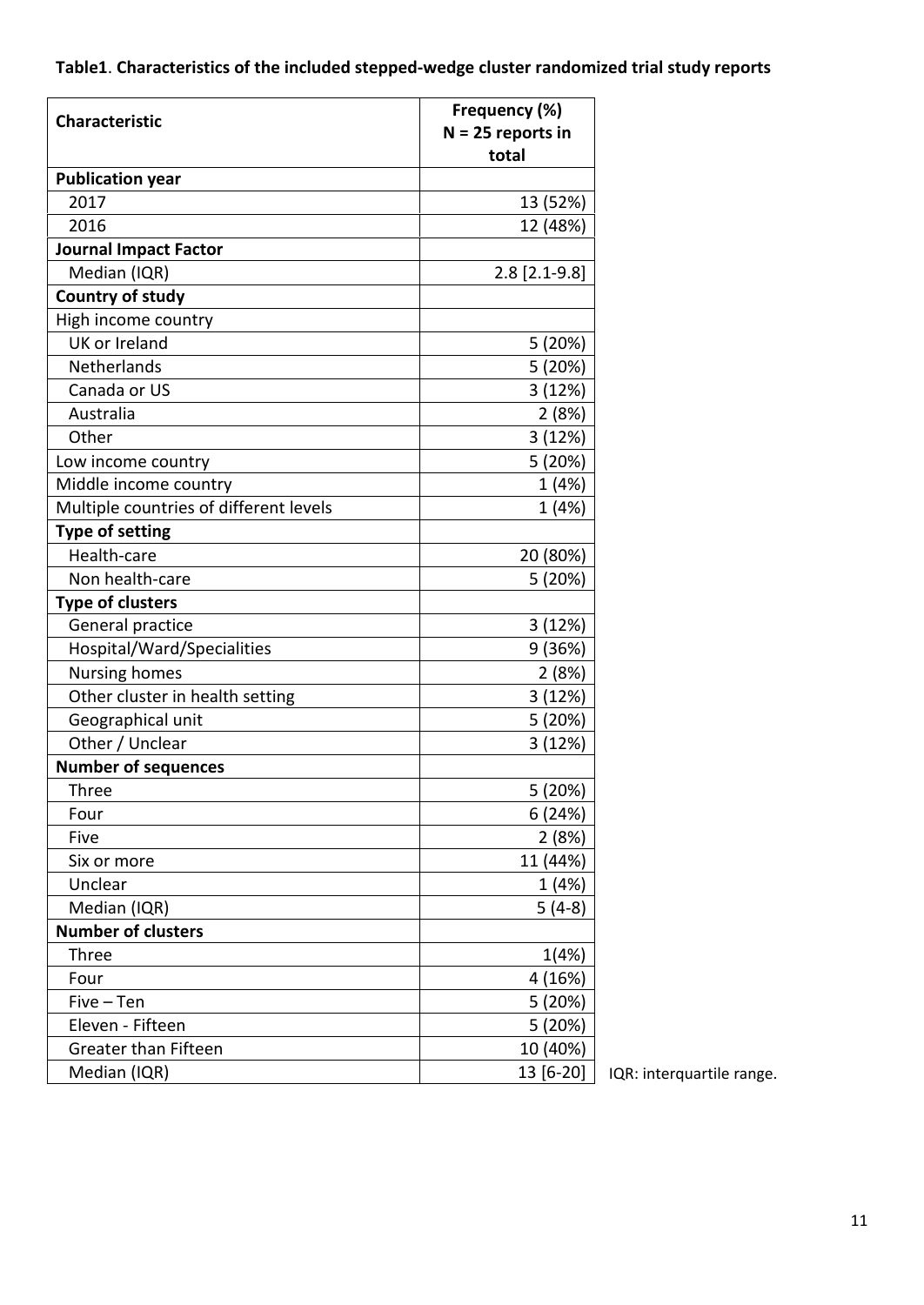# **Table 2: Percentage agreement for each item across reviewer pairs**

|                              |           | N<br>(reviewers) | Four-point scale |                        | Two-point scale |                      |
|------------------------------|-----------|------------------|------------------|------------------------|-----------------|----------------------|
|                              |           |                  | Agreement        | Gwet's A1 statistic    | Agreement       | Gwet's Al statistic  |
|                              | Item 1a   |                  |                  | (95% CI)               |                 | (95% CI)             |
| Title and abstract           |           | 44               | 82%              | 0.78(0.52:1.00)        | 100%            | 1.00(0.84:1.00)      |
|                              | Item 1b   | 44               | 55%              | 0.43(0.13:0.73)        | 86%             | 0.81(0.54:1.00)      |
| Background and<br>objectives | Item 2a   | 44               | 41%              | $0.25$ (-0.05: 0.55)   | 73%             | 0.49(0.08:0.91)      |
|                              | Item 2b   | 42               | 52%              | 0.41(0.09:0.73)        | 81%             | 0.68(0.33:1.00)      |
| Trial design                 | Item 3a   | 44               | 45%              | 0.29(0.00:0.59)        | 59%             | $0.23$ (-0.23: 0.68) |
|                              | Item 3b   | 34               | 65%              | 0.56(0.22:0.91)        | 76%             | 0.55(0.10:1.00)      |
| Participants                 | Item 4a   | 44               | 50%              | 0.35(0.05:0.65)        | 64%             | $0.39$ (-0.05: 0.83) |
|                              | Item 4b   | 42               | 43%              | $0.30$ (-0.01: 0.60)   | 76%             | 0.64(0.27:1.00)      |
| Interventions                | Item 5    | 44               | 59%              | 0.49(0.20:0.77)        | 95%             | 0.94(0.75:1.00)      |
| Outcomes                     | Item 6a   | 42               | 43%              | $0.29$ (-0.02: 0.60)   | 76%             | 0.69(0.36:1.00)      |
|                              | Item 6b   | 32               | 69%              | 0.64(0.29:0.99)        | 75%             | 0.61(0.16:1.00)      |
| Sample size                  | Item 7a   | 42               | 52%              | 0.37(0.06:0.68)        | 71%             | 0.44(0.01:0.86)      |
|                              | Item 7b   | 16               | 75%              | 0.72(0.17:1.00)        | 75%             | 0.69(0.12:1.00)      |
| Randomisation                | Item 8a   | 44               | 68%              | 0.60(0.31:0.88)        | 82%             | 0.66(0.30:1.00)      |
|                              | Item 8b   | 42               | 43%              | $0.26$ (-0.04: 0.57)   | 57%             | $0.16$ (-0.31: 0.63) |
| Allocation                   | Item 9    | 44               | 59%              | 0.46(0.16:0.76)        | 86%             | 0.73(0.40:1.00)      |
| Implementation               | Item 10a  | 44               | 59%              | 0.51(0.21:0.81)        | 82%             | 0.75(0.45:1.00)      |
|                              | Item 10b  | 42               | 43%              | $0.24$ (-0.07: 0.55)   | 67%             | $0.35$ (-0.10: 0.80) |
|                              | Item 10c  | 42               | 52%              | 0.38(0.06:0.69)        | 90%             | $0.82$ (0.52: 1.00)  |
| Blinding                     | Item 11a  | 30               | 60%              | 0.51(0.12:0.89)        | 80%             | 0.69(0.26:1.00)      |
|                              | Item 11b  | 18               | 56%              | $0.44$ (-0.05: 0.93)   | 56%             | $0.21$ (-0.45: 0.88) |
| Statistical analysis         | Item 12a  | 44               | 55%              | 0.41(0.11:0.72)        | 77%             | 0.63(0.27:0.99)      |
|                              | Item 12b  | 40               | 50%              | 0.37(0.04:0.70)        | 85%             | 0.74(0.39:1.00)      |
| Flow diagram                 | Item 13a  | 44               | 27%              | $0.05$ (-0.22: 0.31)   | 59%             | $0.26$ (-0.21: 0.72) |
|                              | Item 13b  | 42               | 29%              | $0.06$ (-0.21: 0.33)   | 71%             | 0.47(0.05:0.89)      |
| Recruitment                  | Item 14a  | 44               | 50%              | 0.34(0.04:0.64)        | 86%             | 0.73(0.40:1.00)      |
|                              | Item 14b  | 28               | 36%              | $0.19$ (-0.16: 0.55)   | 50%             | $0.02$ (-0.55: 0.58) |
| Baseline data                | Item 15   | 44               | 64%              | 0.54(0.25:0.83)        | 86%             | 0.81(0.53:1.00)      |
| Numbers analysed             | Item 16   | 42               | 19%              | $-0.08$ $(-0.31:0.16)$ | 62%             | $0.26$ (-0.21: 0.72) |
| Outcomes and                 | Item 17a  |                  |                  |                        |                 |                      |
| estimation                   |           | 42               | 57%              | 0.45(0.14:0.75)        | 71%             | 0.55(0.15:0.95)      |
|                              | Item 17b  | 30               | 40%              | $0.22$ (-0.14: 0.59)   | 67%             | $0.34$ (-0.17: 0.86) |
| Auxiliary analysis           | Item 18   | 38               | 47%              | $0.30$ (-0.02: 0.63)   | 68%             | $0.38(-0.09:0.85)$   |
| Harms                        | Item 19   | 34               | 71%              | 0.66(0.32:1.00)        | 88%             | $0.82$ (0.48: 1.00)  |
| Limitations                  | Item 20   | 40               | 45%              | $0.29$ (-0.02: 0.59)   | 75%             | 0.57(0.18:0.96)      |
| Generalisability             | Item 21   | 36               | 56%              | 0.41(0.06:0.75)        | 67%             | $0.34$ (-0.13: 0.82) |
| Interpretation               | Item 22   | 40               | 40%              | $0.25$ (-0.06: 0.56)   | 60%             | $0.37$ (-0.09: 0.83) |
| Registration                 | Item 23   | 42               | 81%              | 0.77(0.51:1.00)        | 90%             | $0.82$ (0.51: 1.00)  |
| Protocol                     | Item 24   | 38               | 79%              | 0.74(0.44:1.00)        | 95%             | 0.91(0.63:1.00)      |
| Funding                      | Item 25   | 42               | 76%              | 0.73(0.46:1.00)        | 90%             | 0.88(0.63:1.00)      |
| Research ethics              | Item 26   | 42               | 71%              | $0.62$ (0.31: 0.93)    | 76%             | 0.59(0.20:0.98)      |
|                              | All items |                  | 53% [43%,        | $0.41$ [0.29, 0.55]    | 76% [67%,       | $0.62$ [0.38, 0.74]  |
|                              | (median   |                  | 64%]             |                        | 86%]            |                      |
|                              | IQR)      |                  |                  |                        |                 |                      |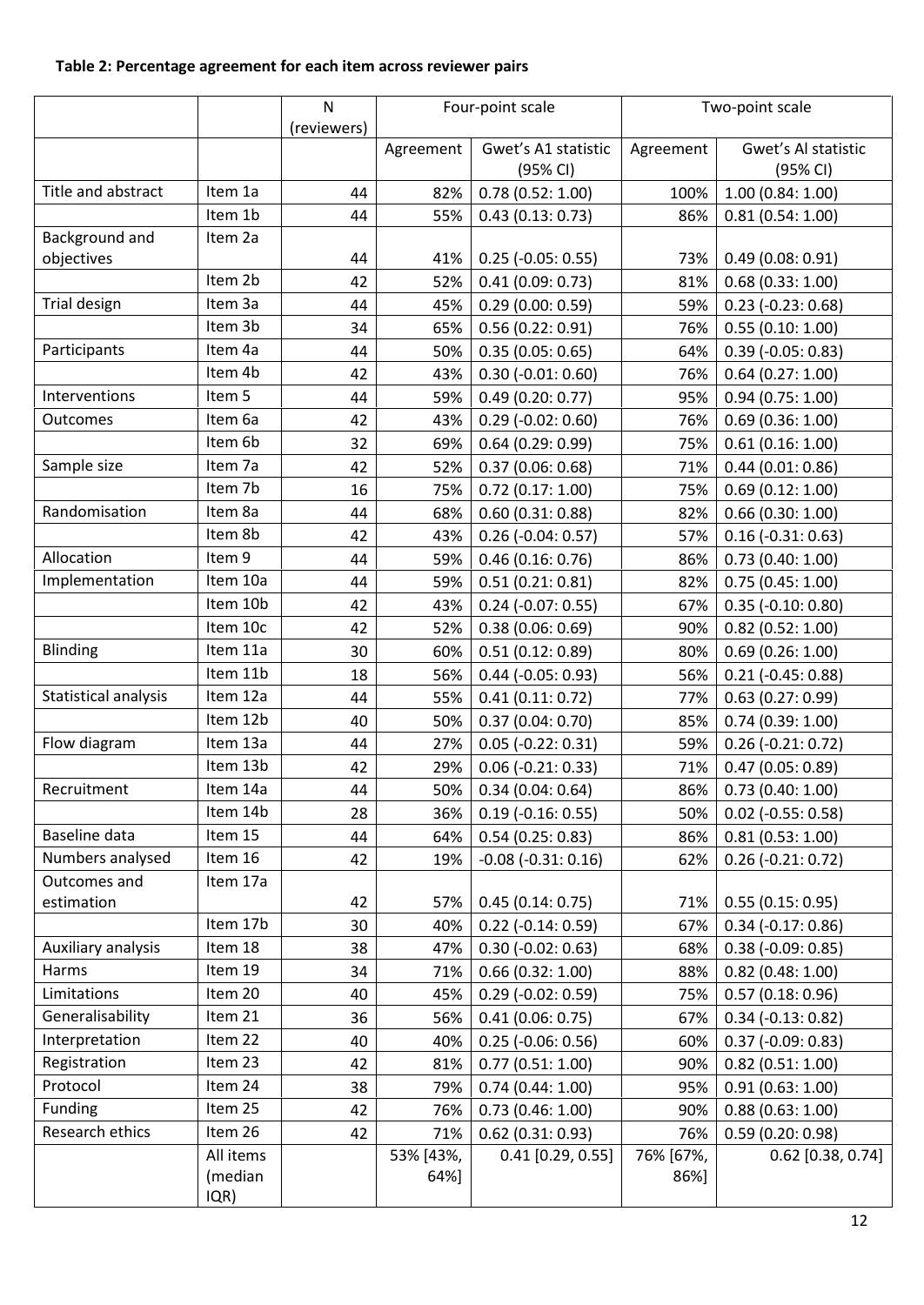Four-point scale classifies each item as: clearly and fully reported / clearly but partially recorded / unclearly reported / not reported. Two-point scale classified each item as: clearly and fully reported or partially recorded / unclearly or not reported. Any "not applicable" are excluded. IQR: interquartile range. CI: Confidence Interval. N: Number of reviewers.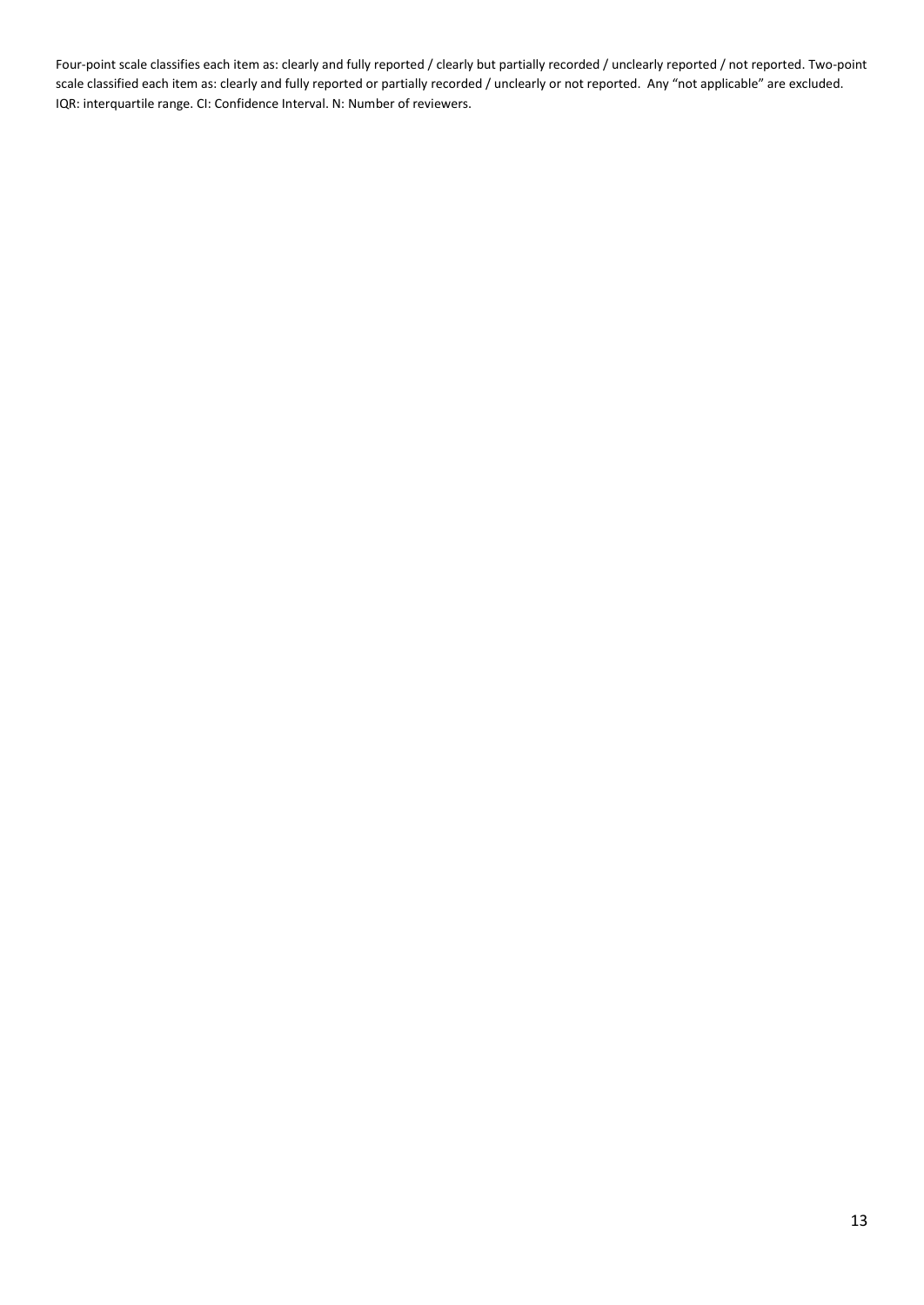# **Table 3: Joint assessment of the quality of reporting for 26 items of CONSORT extension for the SW-CRT**

| Item     | <b>Detailed description</b>                                                                                                        | Clearly reported*<br>Reported /N (%) |
|----------|------------------------------------------------------------------------------------------------------------------------------------|--------------------------------------|
| Item 1a  | Identification as a stepped-wedge cluster randomised trial in the                                                                  |                                      |
|          | title.                                                                                                                             | 15/25 (60%)                          |
| Item 1b  | Structured summary of trial design, methods, results, and                                                                          |                                      |
|          | conclusions.                                                                                                                       | 20/25 (80%)                          |
| Item 2a  | Scientific background. Rationale for using a cluster design and                                                                    |                                      |
|          | rationale for using a stepped-wedge design                                                                                         | 10/25 (40%)                          |
| Item 2b  | Specific objectives or hypotheses                                                                                                  | 17/25 (68%)                          |
| Item 3a  | Description and diagram of trial design including definition of                                                                    |                                      |
|          | cluster, number of sequences, number of clusters randomised to                                                                     |                                      |
|          | each sequence, number of periods, duration of time between                                                                         |                                      |
|          | each step, and whether the participants assessed in different                                                                      |                                      |
|          | periods are the same people, different people, or a mixture                                                                        | 13/24 (54%)                          |
| Item 3b  | Important changes to methods after trial commencement (such                                                                        |                                      |
|          | as eligibility criteria), with reasons.                                                                                            | 12/25 (48%)                          |
| Item 4a  | Eligibility criteria for clusters and participants.                                                                                | 21/25 (84%)                          |
| Item 4b  | Settings and locations where the data were collected.                                                                              | 21/23 (91%)                          |
| Item 5   | The intervention and control conditions with sufficient details to                                                                 |                                      |
|          | allow replication, including how and when they were                                                                                |                                      |
|          | administered; whether the intervention was delivered at the level                                                                  |                                      |
| Item 6a  | of the cluster, the individual, or both.                                                                                           | 21/25 (84%)                          |
|          | Completely defined pre-specified primary and secondary outcome                                                                     | 20/25 (80%)                          |
| Item 6b  | measures, including how and when they were assessed.<br>Any changes to trial outcomes after the trial commenced, with              |                                      |
|          | reasons                                                                                                                            | 10/25 (40%)                          |
| Item 7a  | How sample size was determined. Method of calculation and                                                                          |                                      |
|          | relevant parameters with sufficient detail so the calculation can                                                                  |                                      |
|          | be replicated. Assumptions made about correlations between                                                                         |                                      |
|          | outcomes of participants from the same cluster.                                                                                    | 14/25 (56%)                          |
| Item 7b  | When applicable, explanation of any interim analyses and                                                                           |                                      |
|          | stopping guidelines.                                                                                                               | 15/25 (60%)                          |
| Item 8a  | Method used to generate the random allocation to the sequences                                                                     |                                      |
|          | of treatments.                                                                                                                     | 10/24 (42%)                          |
| Item 8b  | Type of randomisation; details of any constrained randomisation                                                                    |                                      |
|          | or stratification if used.                                                                                                         | 12/25 (48%)                          |
| Item 9   | Specification that allocation was based on clusters; description of                                                                |                                      |
|          | any methods used to conceal the allocation from the clusters until                                                                 |                                      |
|          | after recruitment.                                                                                                                 | 10/25 (40%)                          |
| Item 10a | Who generated the randomisation schedule, who enrolled                                                                             |                                      |
|          | clusters, and who assigned clusters to sequences                                                                                   | 5/25 (20%)                           |
| Item 10b | Mechanism by which individual participants were included in                                                                        |                                      |
|          | clusters for the purposes of the trial (such as complete                                                                           |                                      |
|          | enumeration, random sampling; continuous                                                                                           |                                      |
|          | recruitment/ascertainment, or recruitment at a fixed point in                                                                      |                                      |
|          | time), including who recruited or identified participants.                                                                         | 11/25 (44%)                          |
| Item 10c | Whether, from whom and when consent was sought and for                                                                             |                                      |
|          | what; whether this differed between treatment conditions.                                                                          | 14/25 (56%)                          |
| Item 11a | If done, who was blinded after assignment to sequences (for<br>example, cluster level participants, individual level participants, |                                      |
|          | those assessing outcomes) and how.                                                                                                 | 7/25 (28%)                           |
|          |                                                                                                                                    |                                      |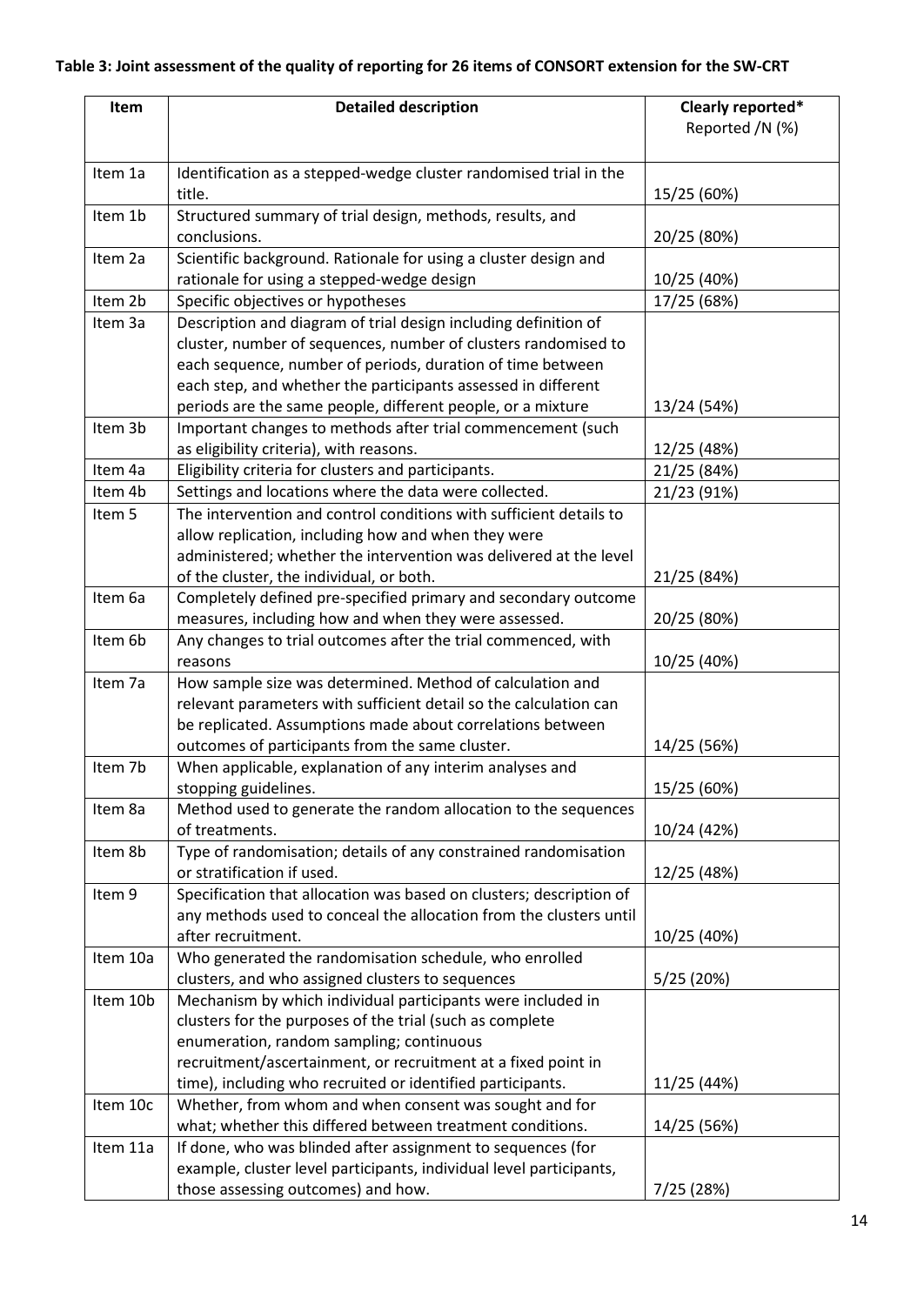| Item 11b | If relevant, description of the similarity of treatments.             | 16/24 (67%)   |
|----------|-----------------------------------------------------------------------|---------------|
| Item 12a | Statistical methods used to compare treatment conditions for          |               |
|          | primary and secondary outcomes including how time effects,            |               |
|          | clustering and repeated measures were taken into account.             | 17/25 (68%)   |
| Item 12b | Methods for additional analyses, such as subgroup analyses and        |               |
|          | adjusted analyses.                                                    | 17/25 (68%)   |
| Item 13a | For each treatment condition or allocated sequence the numbers        |               |
|          | of clusters and participants who were assessed for eligibility, were  |               |
|          | randomly assigned, received intended treatments and were              |               |
|          | analysed for the primary outcome.                                     | 16/25 (64%)   |
| Item 13b | For each treatment condition or allocated sequence, losses and        |               |
|          | exclusions for both clusters and participants with reasons.           | 14/25 (56%)   |
| Item 14a | Dates defining the steps, initiation of intervention and deviations   |               |
|          | from planned dates. Dates defining recruitment and follow-up for      |               |
|          | participants.                                                         | 14/25 (56%)   |
| Item 14b | Why the trial ended or was stopped                                    | 17/25 (68%)   |
| Item 15  | Baseline characteristics for the individual and cluster levels as     |               |
|          | applicable for each treatment condition or allocated sequence.        | 22/25 (88%)   |
| Item 16  | The number of observations and clusters included in each analysis     |               |
|          | for each treatment condition and whether the analysis was             |               |
|          | according to the allocated schedule.                                  | 16/25 (64%)   |
| Item 17a | For each primary and secondary outcome, results for each              |               |
|          | treatment condition, and the estimated effect size and its            |               |
|          | precision (such as 95% confidence interval); any correlations and     |               |
|          | time effects estimated in the analysis.                               | 21/25 (84%)   |
| Item 17b | For binary outcomes, presentation of both absolute and relative       |               |
|          | effect sizes is recommended.                                          | 18/25 (72%)   |
| Item 18  | Results of any other analyses performed, including subgroup           |               |
|          | analyses and adjusted analyses, distinguishing pre-specified from     |               |
|          | exploratory.                                                          | 16/24 (67%)   |
| Item 19  | Important harms or unintended effects in each treatment               |               |
|          | condition (for specific guidance see CONSORT for harms).              | 9/25 (36%)    |
| Item 20  | Trial limitations, addressing sources of potential bias, imprecision  |               |
|          | and, if relevant, multiplicity of analyses.                           | 16/24 (67%)   |
| Item 21  | Generalisability (external validity, applicability) of the trial      |               |
|          | findings. Generalisability to clusters and/or individual participants |               |
|          | (as relevant).                                                        | 11/24 (46%)   |
| Item 22  | Interpretation consistent with results, balancing benefits and        |               |
|          | harms, and considering other relevant evidence.                       | 19/24 (79%)   |
| Item 23  | Registration number and name of trial registry.                       | 17/25 (68%)   |
| Item 24  | Where the full trial protocol can be accessed, if available.          | 7/25 (28%)    |
| Item 25  | Sources of funding and other support (such as supply of drugs),       |               |
|          | role of funders.                                                      | 23/24 (96%)   |
| Item 26  | Whether the study was approved by a research ethics committee,        |               |
|          | with identification of the review committee(s). Justification for     |               |
|          | any waiver or modification of informed consent requirements.          | 20/25 (80%)   |
| All      | Total (out of 40) number of items clearly or fully reported (median   | 28 [23 to 30] |
|          | [IQR])                                                                |               |

\*Includes not applicable;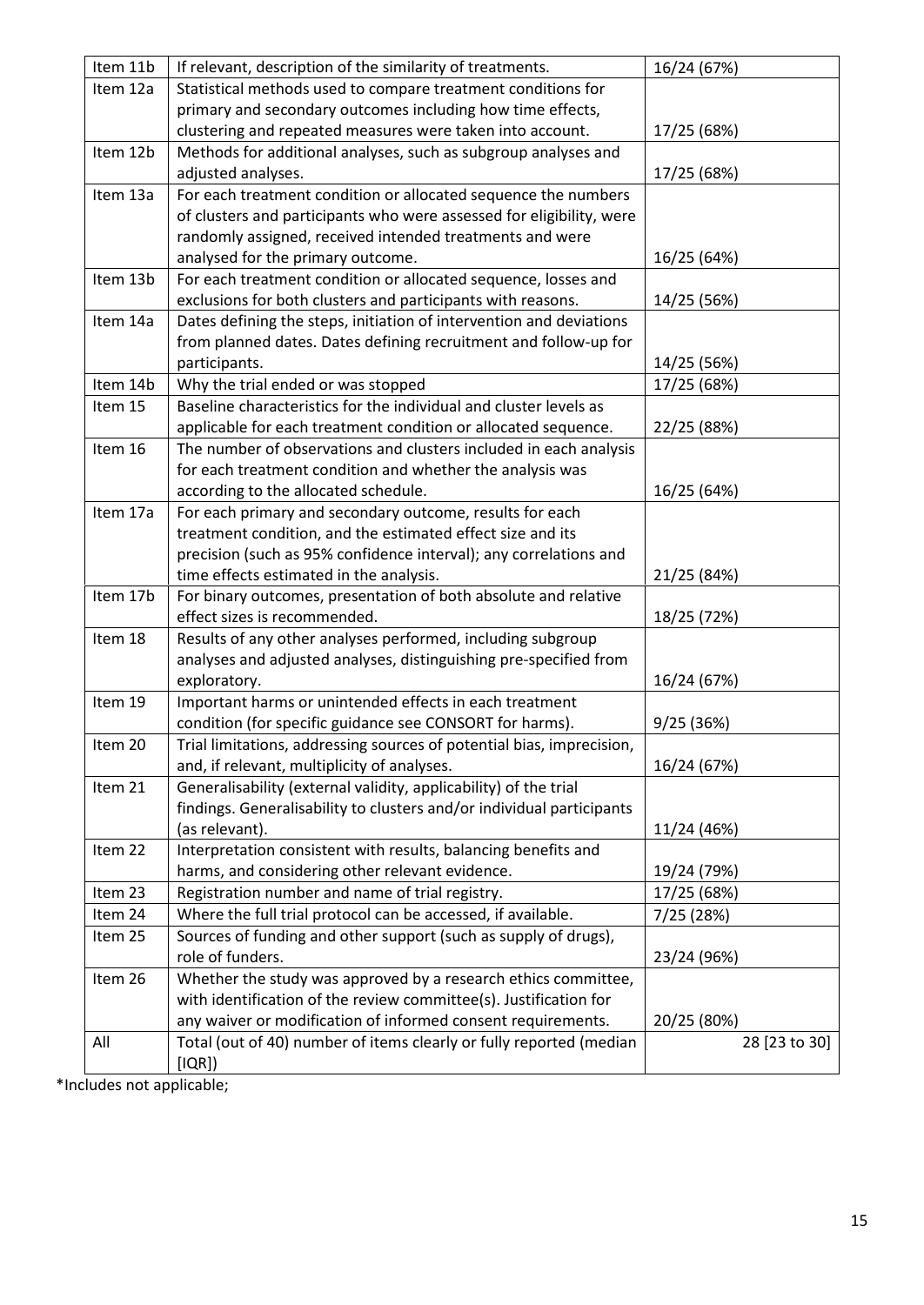# **Table S1: Characteristics of participant reviewers performing data-abstraction in quality assessment review**

|                                                         | N(%)     |
|---------------------------------------------------------|----------|
|                                                         | $N = 50$ |
| <b>Highest Career Level</b>                             |          |
| PhD student (completed or in progress)                  | 9(18%)   |
| MSc student (completed or in progress)                  | 6(12%)   |
| Post doc researcher                                     | 8(16%)   |
| Lecturer                                                | 4(8%)    |
| Senior lecturer/ Reader                                 | 7(14%)   |
| Professor                                               | 13(26%)  |
| *Other                                                  | 3(6%)    |
| <b>Main Occupation</b>                                  |          |
| Methodologist (Statistician)                            | 39 (78%) |
| Trialist                                                | 2(4%)    |
| Other (Clinician, other type of researcher)             | 9(18%)   |
| <b>Type of Setting</b>                                  |          |
| Health-care                                             | 2(4%)    |
| University                                              | 36(72%)  |
| Health-care and University                              | 12(24%)  |
| <b>Country of Work</b>                                  |          |
| United Kingdom                                          | 42(84%)  |
| France                                                  | 3(6%)    |
| <b>United States</b>                                    | 2(4%)    |
| Netherlands                                             | 2(4%)    |
| Australia                                               | 1(2%)    |
| <b>Previous involvement in SW-CRT CONSORT statement</b> |          |
| Participated in Delphi Survey                           | 6(12%)   |
| Co-author                                               | 7(14%)   |
| No                                                      | 37(74%)  |
| <b>Previous involvement in other CONSORT statements</b> |          |
| Yes                                                     | 7(14%)   |
| No                                                      | 43(86%)  |
| <b>Previous experience with SW-CRTs</b>                 |          |
| Yes; one trial                                          | 15(30%)  |
| Yes; two trials                                         | 6(12%)   |
| Yes; three or more trials                               | 8(16%)   |
| No experience                                           | 21(42%)  |

\*Statistician (non-academic); research statistician; medical professional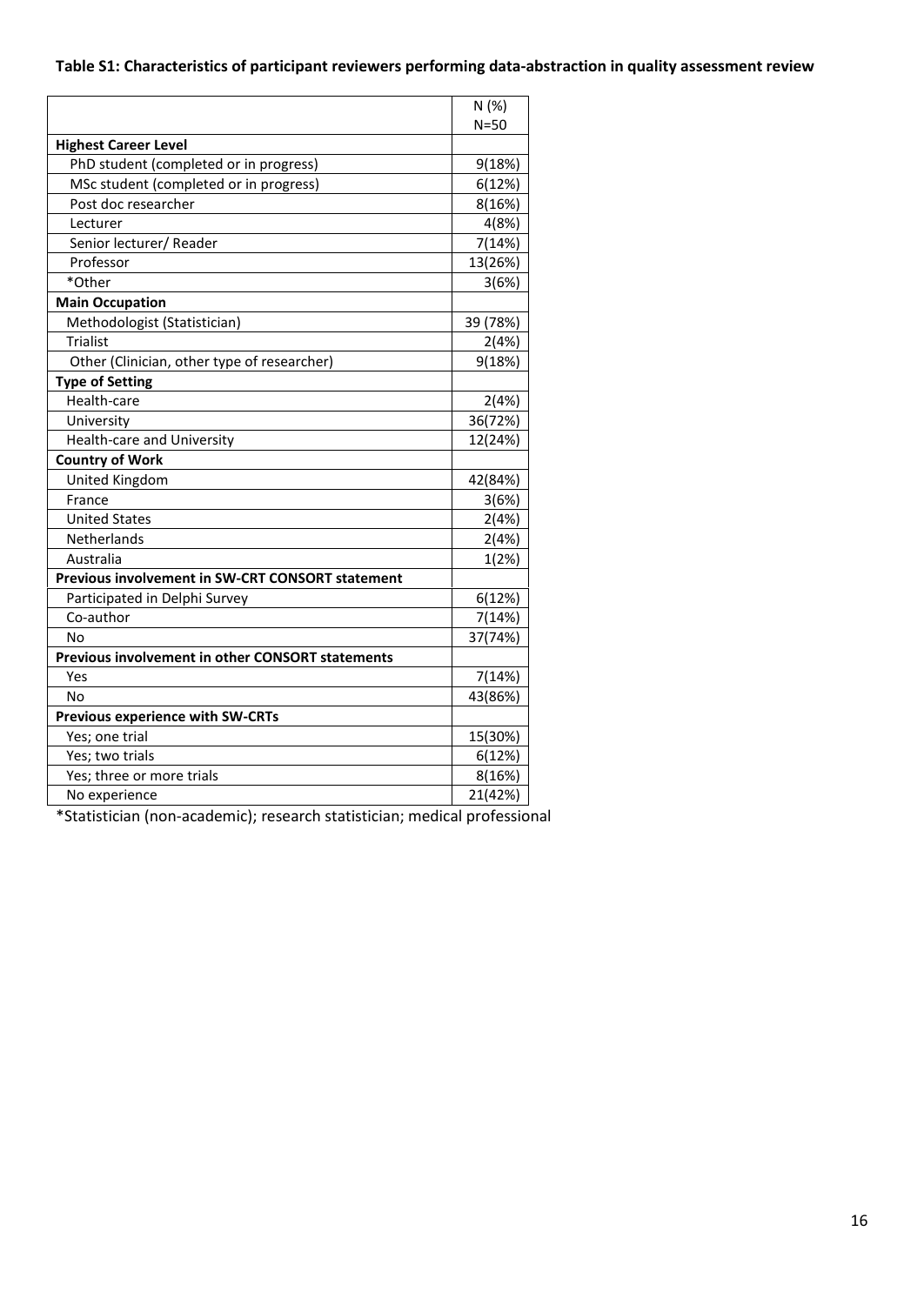**Table S2: Percentage agreement for each reviewer pair across all items** 

|                       |                        | <b>Independent assessments</b> |                     | Joint assessment              |
|-----------------------|------------------------|--------------------------------|---------------------|-------------------------------|
| Paper ID              | <b>Reviewers</b>       | Gwet's A1<br><b>Agreement</b>  |                     | <b>Number items</b>           |
|                       |                        |                                | statistic           | clearly reported <sup>^</sup> |
|                       |                        |                                |                     | (max 40)                      |
| Study ID <sub>2</sub> | Pair 1                 | 56.76%                         | 0.47(0.25:0.69)     | 11 (28%)                      |
| Study ID 3            | Pair 2                 |                                |                     |                               |
| Study ID <sub>7</sub> | Pair 3                 | 55.56%                         | 0.47(0.26:0.68)     | 27 (68%)                      |
| Study ID 8            | Pair 4                 |                                |                     |                               |
| Study ID 9            | Pair 5                 | 43.24%                         | 0.33(0.13:0.53)     | *22 (61%)                     |
| Study ID 12           | Pair <sub>6</sub>      | 60.53%                         | 0.53(0.33:0.73)     | 23 (58%)                      |
| Study ID 18           | Pair 7                 | 51.43%                         | $0.42$ (0.21: 0.63) | *26 (67%)                     |
| Study ID 20           | Pair 8                 |                                |                     |                               |
| Study ID 21           | Pair 9                 | 38.24%                         | 0.26(0.05:0.47)     | 29 (73%)                      |
| Study ID 22           | Pair 10                | 41.03%                         | 0.30(0.10:0.50)     | *19 (49%)                     |
| Study ID 23           | Pair 11                | 50.00%                         | 0.41(0.20:0.62)     | 30 (75%)                      |
| Study ID 29           | Pair 12                | 48.65%                         | 0.39(0.18:0.59)     | 29 (73%)                      |
| Study ID 31           | Pair 13                | 50.00%                         | $0.42$ (0.21: 0.62) | 30 (75%)                      |
| Study ID 32           | Pair 14                | 39.39%                         | 0.28(0.07:0.50)     | 23 (58%)                      |
| Study ID 33           | Pair 15                | 61.54%                         | 0.55(0.35:0.74)     | 28 (70%)                      |
| Study ID 34           | Pair 16                | 58.33%                         | $0.52$ (0.31: 0.73) | 34 (85%)                      |
| Study ID 37           | Pair 17                | 44.44%                         | 0.34(0.13:0.55)     | 26 (65%)                      |
| Study ID 39           | Pair 18                | 54.29%                         | 0.47(0.25:0.69)     | 12 (30%)                      |
| Study ID 43           | Pair 19                | 56.76%                         | 0.49(0.28:0.70)     | 27 (68%)                      |
| Study ID 44           | Pair 20                | 64.52%                         | 0.60(0.37:0.83)     | 32 (80%)                      |
| Study ID 45           | Pair 21                | 51.35%                         | $0.42$ (0.21: 0.62) | *28 (74%)                     |
| Study ID 46           | Pair 22                | 82.86%                         | 0.80(0.62:0.97)     | 26 (65%)                      |
| Study ID 47           | Pair 23                | 48.28%                         | 0.41(0.17:0.65)     | 9(23%)                        |
| Study ID 49           | Pair 24                | 45.16%                         | 0.35(0.12:0.58)     | 29 (73%)                      |
| Study ID 50           | Pair 25                | 75.00%                         | 0.71(0.55:0.88)     | 10 (25%)                      |
| All                   | Average (median [IQR]) |                                | $0.42$ [0.36, 0.51] |                               |

Each pair represents two reviewers who independently reviewed the same paper and assessed quality of reporting on the two point scale for 26 items. Each pair reviewed a different paper. Any items rated as not applicable by reviewers are treated as a missing assessment (as this was not included on the original quality assessment form). Pairs with missing agreement returned only one independent assessment and not two. \*At least one quality assessment for one item was missing in the joint assessment and denominator for percentage not 40. ^In joint assessment.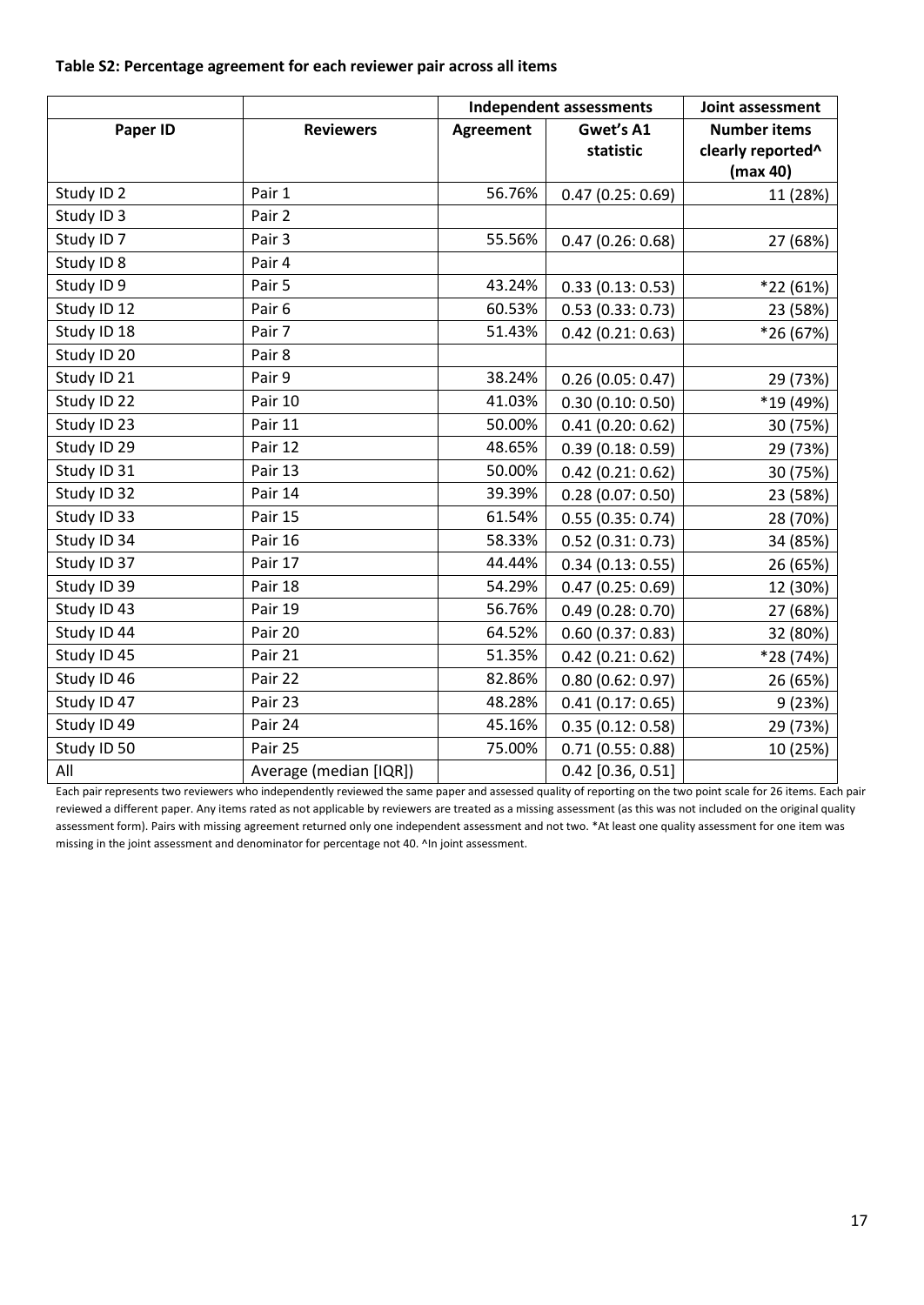#### **References**

[Azar 2015] Azar M, Riehm KE, McKay D, Thombs BD. Transparency of Outcome Reporting and Trial Registration of Randomized Controlled Trials. PLOS ONE. 2015 Nov 18;10:e0142894.

[Beard 2015] Beard E, Lewis JJ, Copas A, Davey C, Osrin D, Baio G, et al. Stepped wedge randomised controlled trials: systematic review of studies published between 2010 and 2014. Trials. 2015 Aug 17;16:353.

[Brown 2006] Brown CA, Lilford RJ. The stepped wedge trial design: a systematic review. BMC Med Res Methodol. 2006 Nov 8;6:54.

[Caille 2016] Caille A, Kerry S, Tavernier E, Leyrat C, Eldridge S, Giraudeau B. Timeline cluster: a graphical tool to identify risk of bias in cluster randomised trials. BMJ. 2016 Aug 16;354:i4291.

[Campbell 2012] Campbell MK, Piaggio G, Elbourne DR, Altman DG; for the CONSORT Group. Consort 2010 statement: extension to cluster randomised trials. BMJ. 2012 Sep 4;345:e5661.

[Chan 2017] Chan CL, Leyrat C, Eldridge SM. Quality of reporting of pilot and feasibility cluster randomised trials: a systematic review. BMJ Open. 2017 Nov 8;7(11):e016970.

[Copas 2015] Copas AJ, Lewis JJ, Thompson JA, Davey C, Baio G, Hargreaves JR. Designing a stepped wedge trial: three main designs, carry-over effects and randomisation approaches. Trials. 2015 Aug 17;16:352.

[Davey 2015] Davey C, Hargreaves J, Thompson JA, Copas AJ, Beard E, Lewis JJ, Fielding KL. Analysis and reporting of stepped wedge randomised controlled trials: synthesis and critical appraisal of published studies, 2010 to 2014. Trials. 2015 Aug 17;16:358.

[Grayling 2007] Grayling MJ, Wason JM, Mander AP. Stepped wedge cluster randomized controlled trial designs: a review of reporting quality and design features. Trials. 2017 Jan 21;18(1):33.

[Gwet 2013] Wongpakaran N, Wongpakaran T, Wedding D, Gwet KL. A comparison of Cohen's Kappa and Gwet's AC1 when calculating inter-rater reliability coefficients: a study conducted with personality disorder samples. BMC Med Res Methodol 2013;13:61. doi:10.1186/1471-2288-13-61.

[Hemming 2015] Hemming K, Haines TP, Chilton PJ, Girling AJ, Lilford RJ. The stepped wedge cluster randomised trial: rationale, design, analysis, and reporting. BMJ. 2015 Feb 6;350:h391.380.

[Hemming 2017] Hemming K, Taljaard M, Forbes A. Analysis of cluster randomised stepped wedge trials with repeated cross-sectional samples. Trials. 2017 Mar 4;18(1):101.

[Hemming 2017b] K Hemming, S Eldridge, G Forbes, C Weijer, M Taljaard How to design efficient cluster randomised trials BMJ. 2017; 358: j3064.

[Hemming 2018] Hemming K, Taljaard M, et al. The CONSORT extension for Stepped-Wedge Cluster Randomised Trials. BMJ *to appear*

[Girling 2016] Girling AJ, Hemming K. Statistical efficiency and optimal design for stepped cluster studies under linear mixed effects models. Stat Med. 2016 Jun 15;35(13):2149-66.

[Higgins 2016] Higgins JPT, Sterne JAC, Savović J, Page MJ, Hróbjartsson A, Boutron I, et al. A revised tool for assessing risk of bias in randomized trials. In: Chandler J, McKenzie J, Boutron I, Welch V (editors). Cochrane Methods. Cochrane Database of Systematic Reviews. 2016;10(Suppl 1).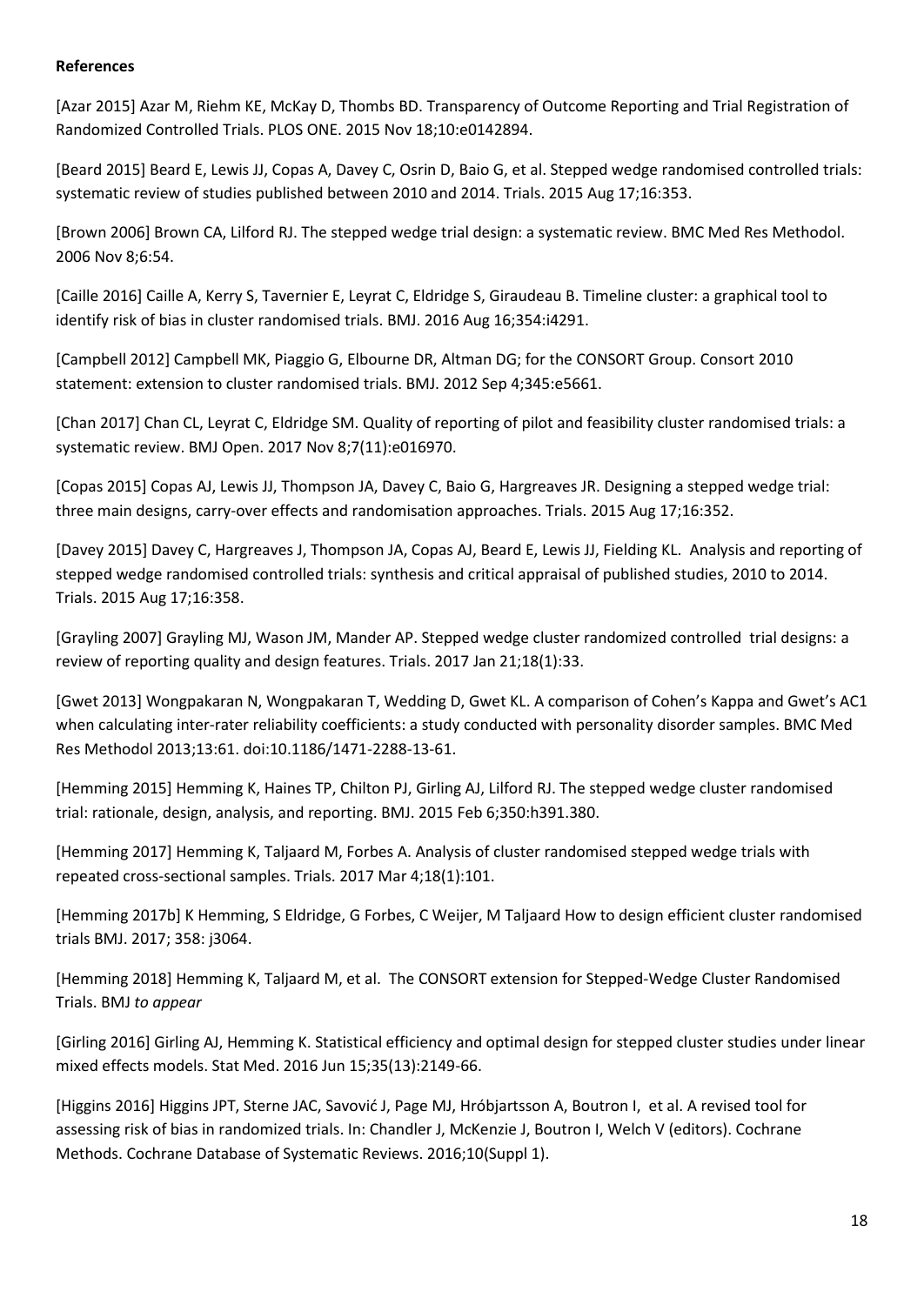[Hooper 2016] Hooper R, Teerenstra S, de Hoop E, Eldridge S. Sample size calculation for stepped wedge and other longitudinal cluster randomised trials. Stat Med. 2016 Nov 20;35(26):4718-28.

[Hussey 2007] Hussey MA, Hughes JP. Design and analysis of stepped wedge cluster randomized trials. Contemp Clin Trials. 2007 Feb;28(2):182-91.

[ICMJE] International Committee of Medical Journal Editors [http://www.icmje.org/]. Recommendations for the Conduct, Reporting, Editing and Publication of Scholarly Work in Medical Journals [16/05/2017] Available from: [http://www.ICMJE.org.](http://www.icmje.org/)

[Ivers 2011] Ivers NM, Taljaard M, Dixon S, Bennett C, McRae A, Taleban J, Skea Z, Brehaut JC, Boruch RF, Eccles MP, Grimshaw JM, Weijer C, Zwarenstein M, Donner A. Impact of CONSORT extension for cluster randomised trials on quality of reporting and study methodology: review of random sample of 300 trials, 2000-8. BMJ. 2011 Sep 26;343:d5886. doi: 10.1136/bmj.d5886.

[Ivers 2012] Ivers NM, Halperin IJ, Barnsley J, Grimshaw JM, Shah BR, Tu K, Upshur R, Zwarenstein M. Allocation techniques for balance at baseline in cluster randomized trials: a methodological review. Trials. 2012 Aug 1;13:120. doi: 10.1186/1745-6215-13-120.

[Kasza 2017] Kasza J, Hemming K, Hooper R, Matthews J, Forbes AB; ANZICS Centre for Outcomes & Resource Evaluation (CORE) Committee. Impact of non-uniform correlation structure on sample size and power in multipleperiod cluster randomised trials. Stat Methods Med Res. 2017 Jan 1:962280217734981.

[Killeen 2014] Killeen SMDF, Sourallous PM, Hunter IAPF, Hartley JEMDBF, Grady HLOMDF. Registration Rates, Adequacy of Registration, and a Comparison of Registered and Published Primary Outcomes in Randomized Controlled Trials Published in Surgery Journals. Ann Surg. 2014:259(1):193-6

[Kottner 2011] Kottner J, Audigé L, Brorson S, Donner A, Gajewski BJ, Hróbjartsson A, Roberts C, Shoukri M, Streiner DL. Guidelines for Reporting Reliability and Agreement Studies (GRRAS) were proposed. J Clin Epidemiol. 2011 Jan;64(1):96-106.

[Mathieu 2009] Mathieu S, Boutron I, Moher D, Altman DG, Ravaud P. Comparison of registered and published primary outcomes in randomized controlled trials. JAMA. 2009;302(9):977-84.

[Martin 2016] Martin J, Taljaard M, Girling A, Hemming K. Systematic review finds major deficiencies in sample size methodology and reporting for stepped-wedge cluster randomised trials. BMJ Open. 2016 Feb 4;6(2):e010166.

[Martin 2017] Martin J. Advancing knowledge in stepped-wedge cluster randomised trials (Unpublished doctoral thesis). University of Birmingham, UK. 2017.

[Mdege 2011] Mdege ND, Man MS, Taylor Nee Brown CA, Torgerson DJ. Systematic review of stepped wedge cluster randomized trials shows that design is particularly used to evaluate interventions during routine implementation. J Clin Epidemiol. 2011 Sep;64(9):936-48.

[Moher 2010] Moher D, Schulz KF, Simera I, Altman DG. Guidance for developers of health research reporting guidelines. PLoS Med. 2010 Feb 16;7(2):e1000217.

[Prost 2015] Prost A, Binik A, Abubakar I, Roy A, De Allegri M, Mouchoux C, et al. Logistic, ethical, and political dimensions of stepped wedge trials: critical review and case studies. Trials. 2015 Aug 17;16:351.

[Taljaard 2017] Taljaard M, Hemming K, Shah L, Giraudeau B, Grimshaw JM, Weijer C. Inadequacy of ethical conduct and reporting of stepped wedge cluster randomized trials: Results from a systematic review. Clin Trials. 2017 Aug;14(4):333-341.